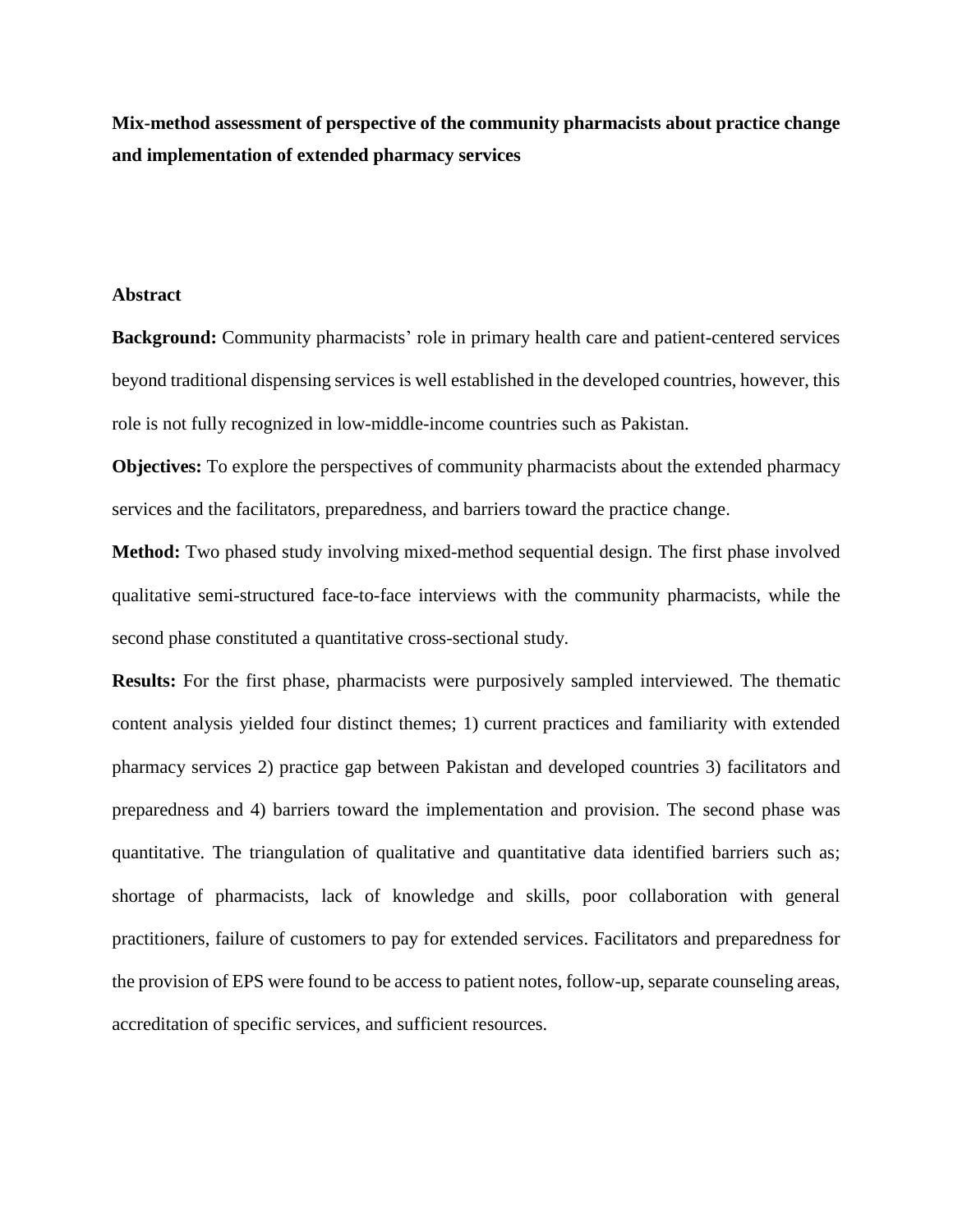**Conclusion:** Removal of barriers and recognition of facilitators and preparedness by community pharmacists for practice change and implementation of extended pharmacy services require attention by the government authorities.

**Keywords**: Community pharmacy; community pharmacists; extended pharmacy services; barriers; facilitators; preparedness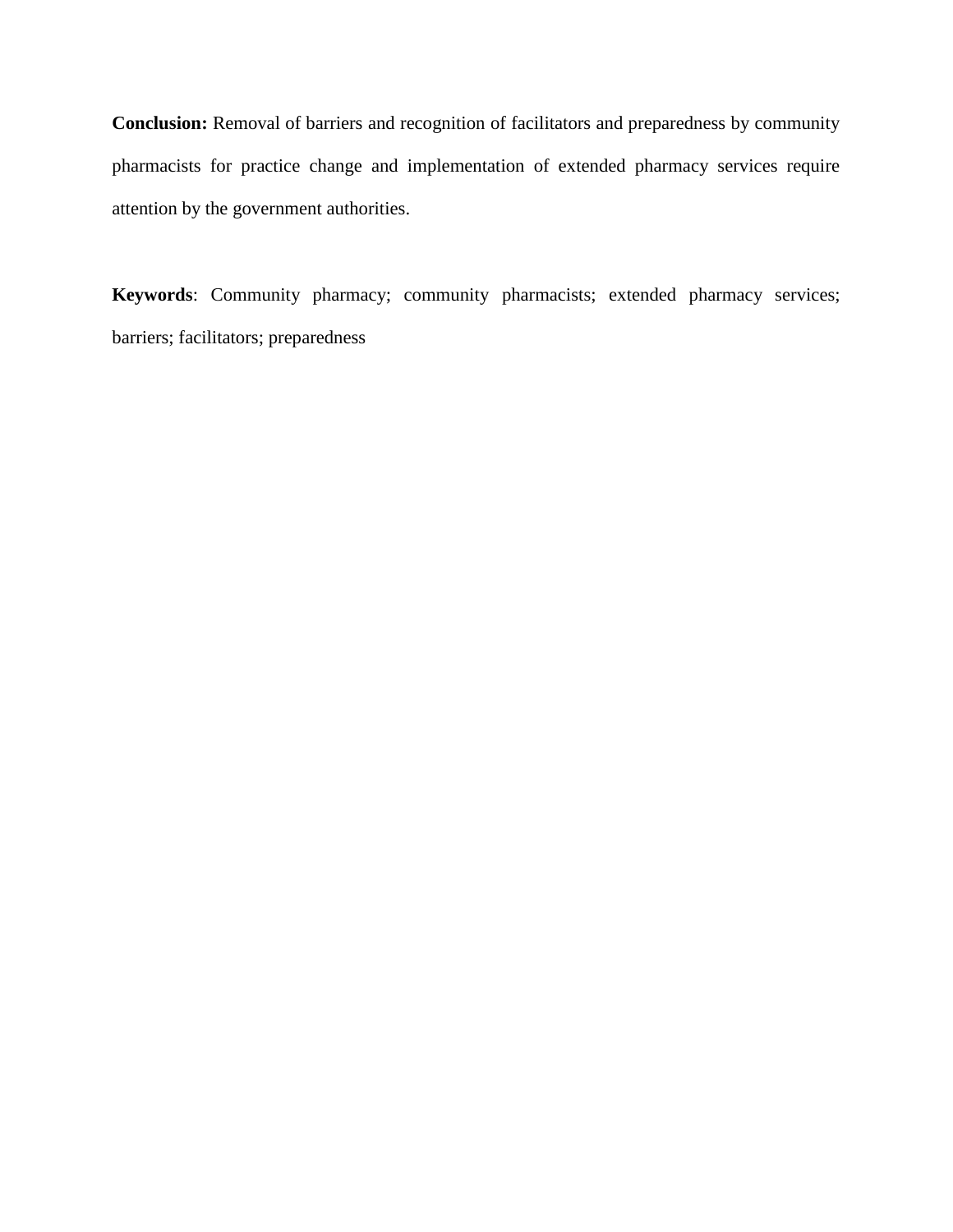#### **Introduction**

Community pharmacists' role as a primary healthcare provider and services beyond traditional dispensing are well established in the developed countries <sup>[1](#page-14-0)</sup>. The joint statement by World Health Organization (WHO) and International Pharmaceutical Federation (FIP) emphasized developing pharmacy services to meet the requirements for safe, effective, and affordable healthcare provision in community and hospital pharmacy settings  $2\frac{3}{1}$  $2\frac{3}{1}$  $2\frac{3}{1}$  $2\frac{3}{1}$ . In this context, the role of the pharmacist in primary healthcare (PHC) becomes important therefore, it warrants the provision of patientcentered services through community pharmacies. However, the role of the pharmacist in PHC through the provision of patient-centered services is not fully established in low-income countries such as Pakistan.

The concept of extended roles of community pharmacists as a means of achieving PHC has evolved over a period <sup>4</sup>[.](#page-14-3) The attainment of better health for all is connected with effective PHC. In October 2018, WHO Astana Declaration emphasized on the global commitment to primary healthcare by all member countries around the world <sup>[5,](#page-14-4)[6](#page-14-5)</sup>. According to the declaration, the success of PHC is driven by knowledge and capacity building of human resources for health, technology, and financing. The FIP advocates the primary health care agenda of the Astana Declaration and is determined to consolidate the role of pharmacy in delivering primary healthcare. This includes the fundamentals of strengthening pharmacists' contributions to health promotion, disease prevention and screening, as well as drug expertise in communities and national populations . This also includes ensuring quality use of medicines across the globe as the key component of universal health coverage<sup>[7](#page-14-6)</sup>. It is, therefore, imperative that community pharmacists should take this responsibility providing PHC through extended pharmacy services.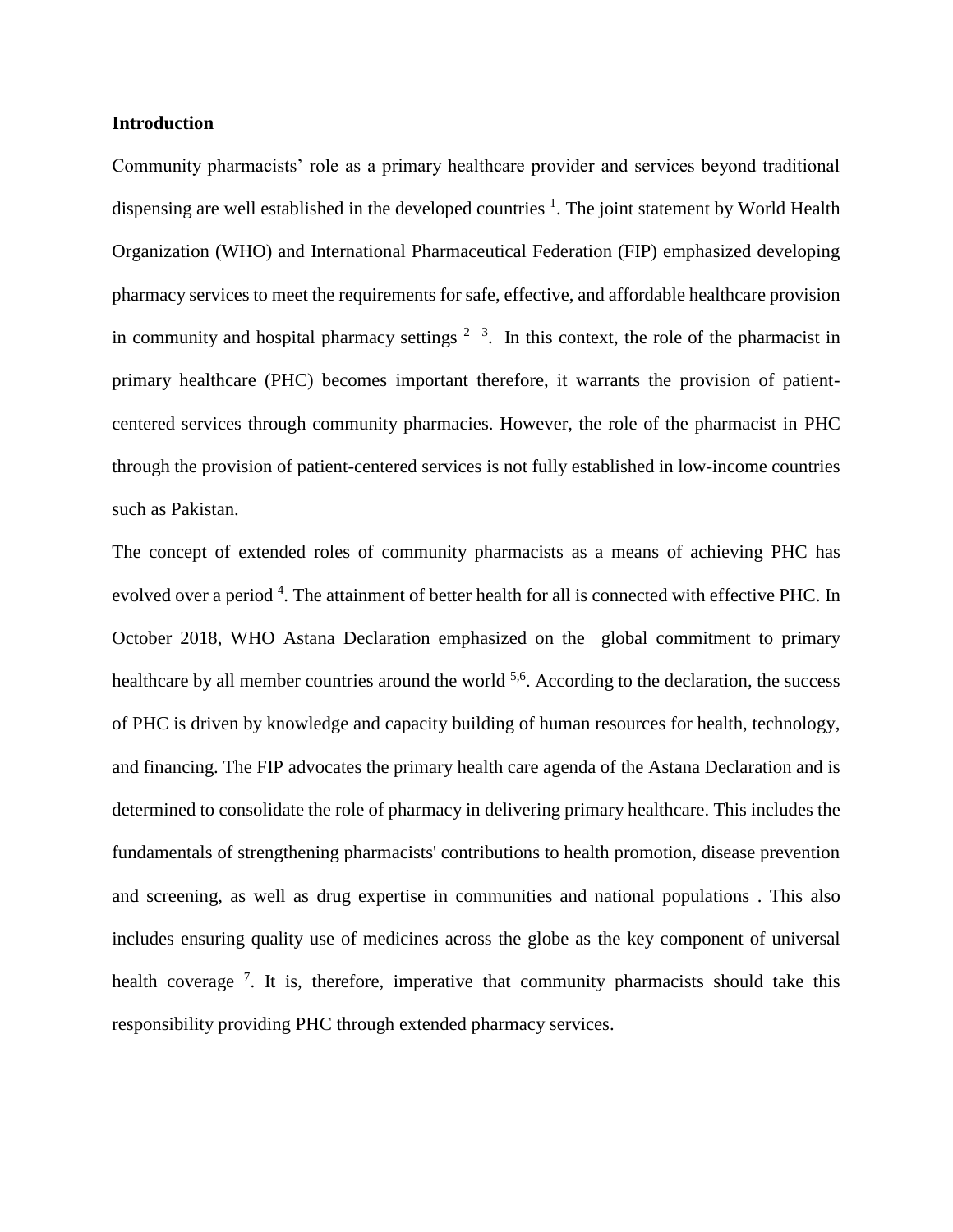Extended pharmacy services (EPS) include; screening of chronic disease, medication therapy management (MTM), chronic disease management (CDM), home medicine review (HMR), patient education, and communication <sup>[8](#page-14-7)[,9](#page-14-8)</sup>. Extended pharmacy services is not only directed to the specific patient population and but also focuses on taking care of chronic diseases such as; diabetes, asthma, osteoporosis and hypertension<sup>[10](#page-15-0)</sup>. The CPs in developed countries such as; the UK, Australia, Canada, and the US are integrated into primary healthcare activities with consequent improved medication and health outcomes  $11$ .

The concept of EPS in Pakistan is new and not fully understood, CPs are underutilized as they are not considered as healthcare professionals and hence their role is not recognized in the healthcare system of Pakistan <sup>[12](#page-15-2)</sup>. Although a small number of pharmacies offer patient counseling services, however, the overall standard of provision of community pharmacy services is poor in Pakistan  $13,14$  $13,14$ . Generally, the majority of community pharmacists are unaware of the concept of extended pharmacy services <sup>[15](#page-15-5)</sup>. In general, in Pakistan, there is a lack of awareness in public about the role of community pharmacists as well as the collaboration among the healthcare professionals *viz.* pharmacist-physician interaction is not there to an appreciable extent <sup>[16](#page-15-6)</sup>.

In this context, the present study used a mix-method approach that involved the convergent triangulation of qualitative and quantitative methods. This study intends to explore the perspective of community pharmacists about the extended pharmacy services and the facilitators, preparedness, and barriers in the practice change.

#### **Ethical approval**

Formal approval was granted by the Humans Ethics Committee, University College of Pharmacy, University of the Punjab, Lahore. (No D/HEC/100/UCP1923).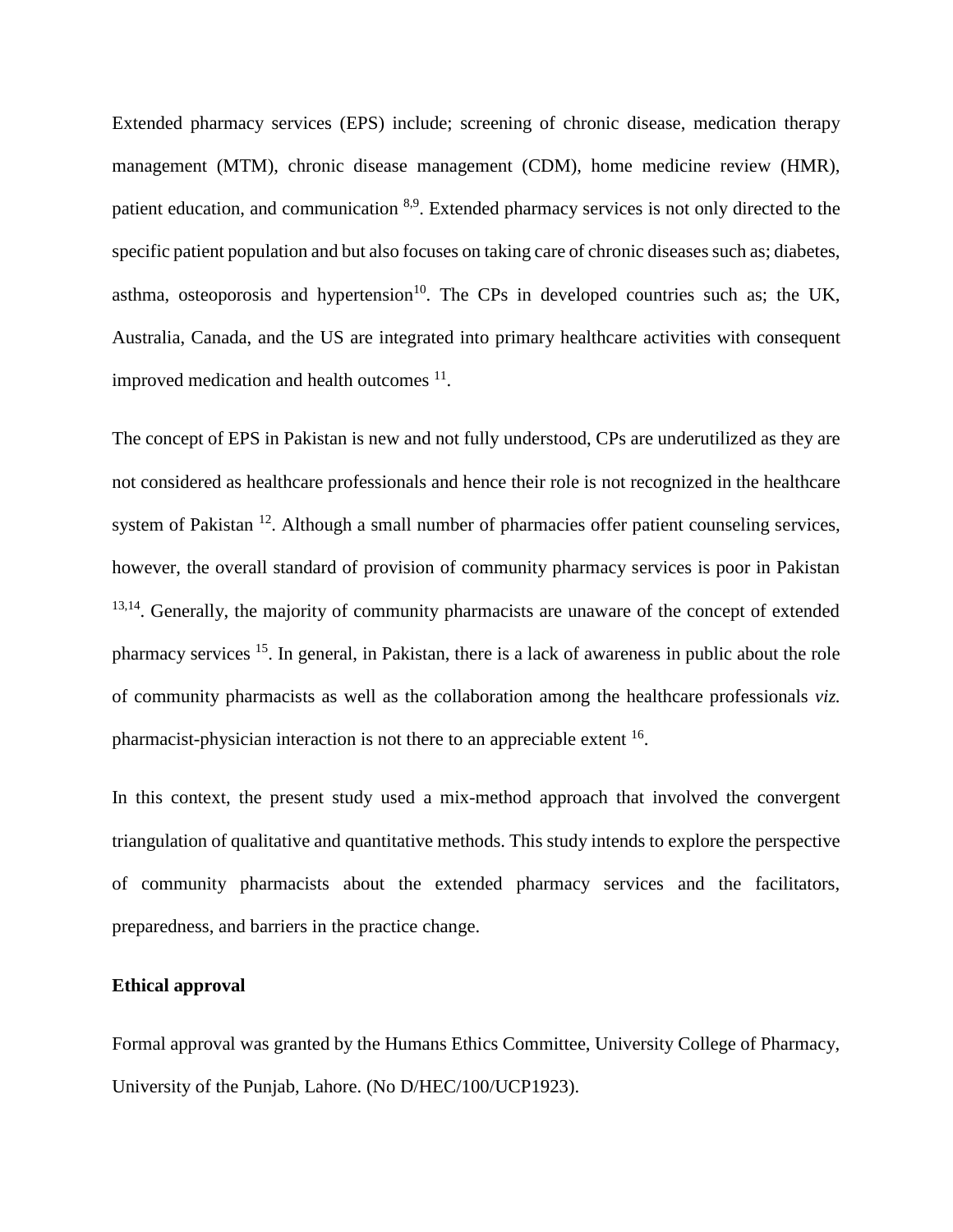#### **Method**

A Mix-method approach was adopted involving the convergent triangulation of qualitative and quantitative approaches in a sequential manner  $17,18$  $17,18$ . The study was conducted in Lahore, Pakistan.

The first phase of the study was qualitative exploratory. A semi-structured interview guide was developed based on the literature review and the current community pharmacy practice trend in Lahore, Pakistan. The interview guide constituted an exploration of current practices, knowledge, attitude, and perception of EPS. The guide was validated for reliability using argumentative and cumulative techniques<sup>[19-21](#page-15-9)</sup>. The interview guide was piloted on two community pharmacists and modified accordingly. The consented participants were purposively included until saturation was achieved that determined the sample size. The interviews were conducted in English as the respondents were able to converse in English, being graduates of pharmacy institutes where the medium of instruction was the English language. Face-to-face interviews were audio-recorded, each interview lasted from 25 to 30 minutes. The saturation was achieved at the  $15<sup>th</sup>$  respondent determining the final sample size  $(N = 15)$ . All interviews were transcribed verbatim and data was analysed using thematic content analysis (TCA).

The second phase of the study constituted a questionnaire-based cross-sectional survey of CPs working in pharmacies of Lahore. The questionnaire was developed based on the literature review as well as the findings from the qualitative study. The questionnaire comprised of demographic data, barriers, and facilitators as well as preparedness towards EPS. Quantitative, data were analysed using SPSS version 22 and descriptive statistics were used for the continuous variables.

### **Results**

#### **Interviews**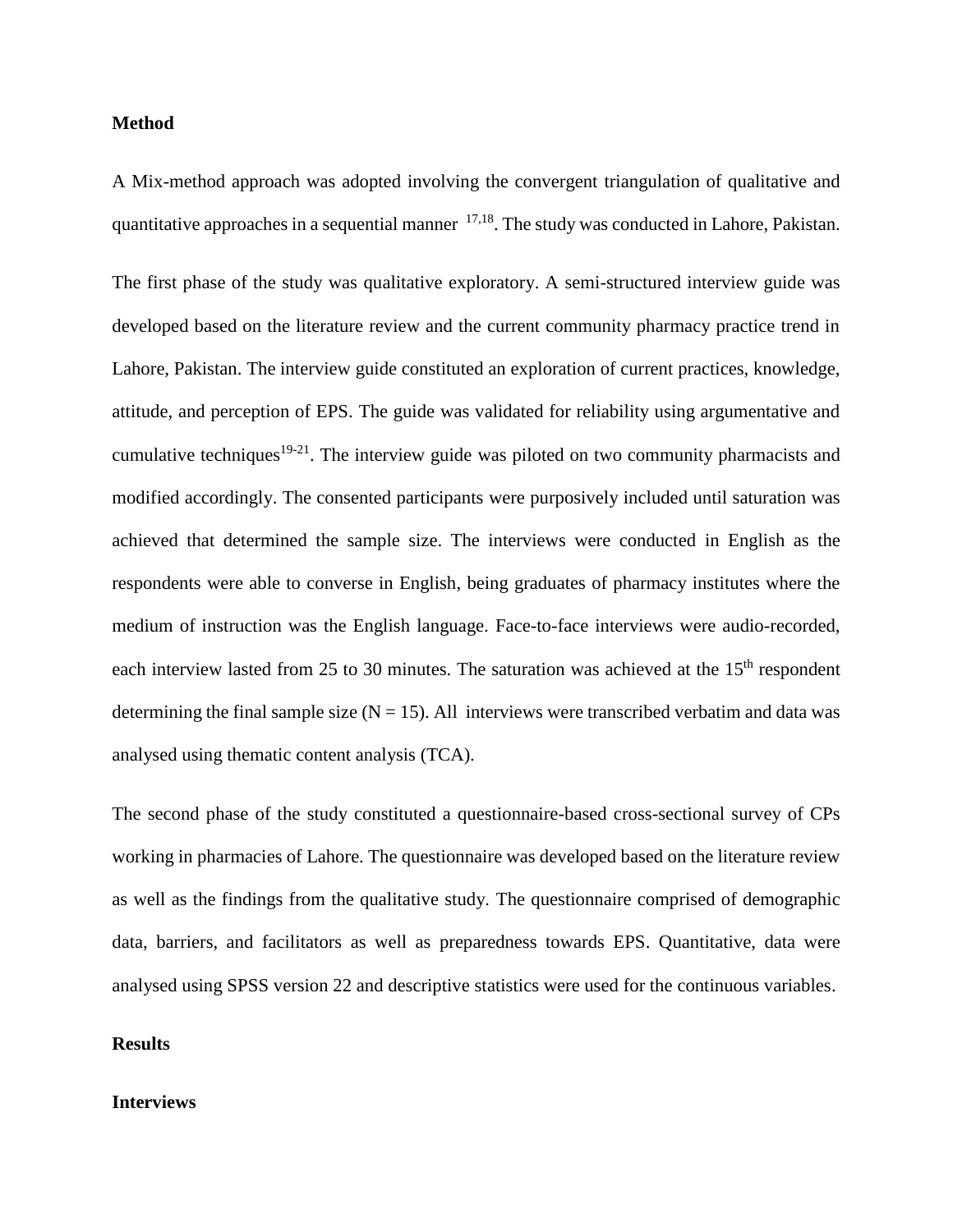For the qualitative study, the majority of the interviewed community pharmacists (80%) were males. More than half pharmacists were 20-30 years old, had work experience of 1-5 years, and serving as a first-level pharmacist (Duty pharmacist). (Table 1) Insert Table 1 here

#### **Thematic content analysis (TCA)**

The TCA identified four themes: 1) current practices and familiarity with extended pharmacy services 2) practice gap between Pakistan and developed countries 3) facilitators and preparedness and 4) barriers toward the implementation and provision (Table 2).

Insert Table 2 here

#### **Theme 1: Current practices and familiarity with extended pharmacy services**

The respondents were asked for their knowledge about EPS. There was only one respondent who had a clear concept of EPS. Some of the respondents had little idea about the EPS, however, they emphasized the role to be more patient-focused.

The current prevalent practices in the majority of pharmacies usually offering services such as; blood sugar and blood pressure monitoring. Additionally, they guide patients on the dose timing, and lifestyle modifications (Table 2).

#### **Theme 2: Practice gap between Pakistan and developed countries**

The respondents of the study were inquired about the differences in practices between Pakistan and the developed countries. The respondents believed there was a significant difference in practices in Pakistan compared to the developed countries such as; the US, Canada, Australia, and the UK and, other European countries. Particularly in Lahore, the community pharmacy practice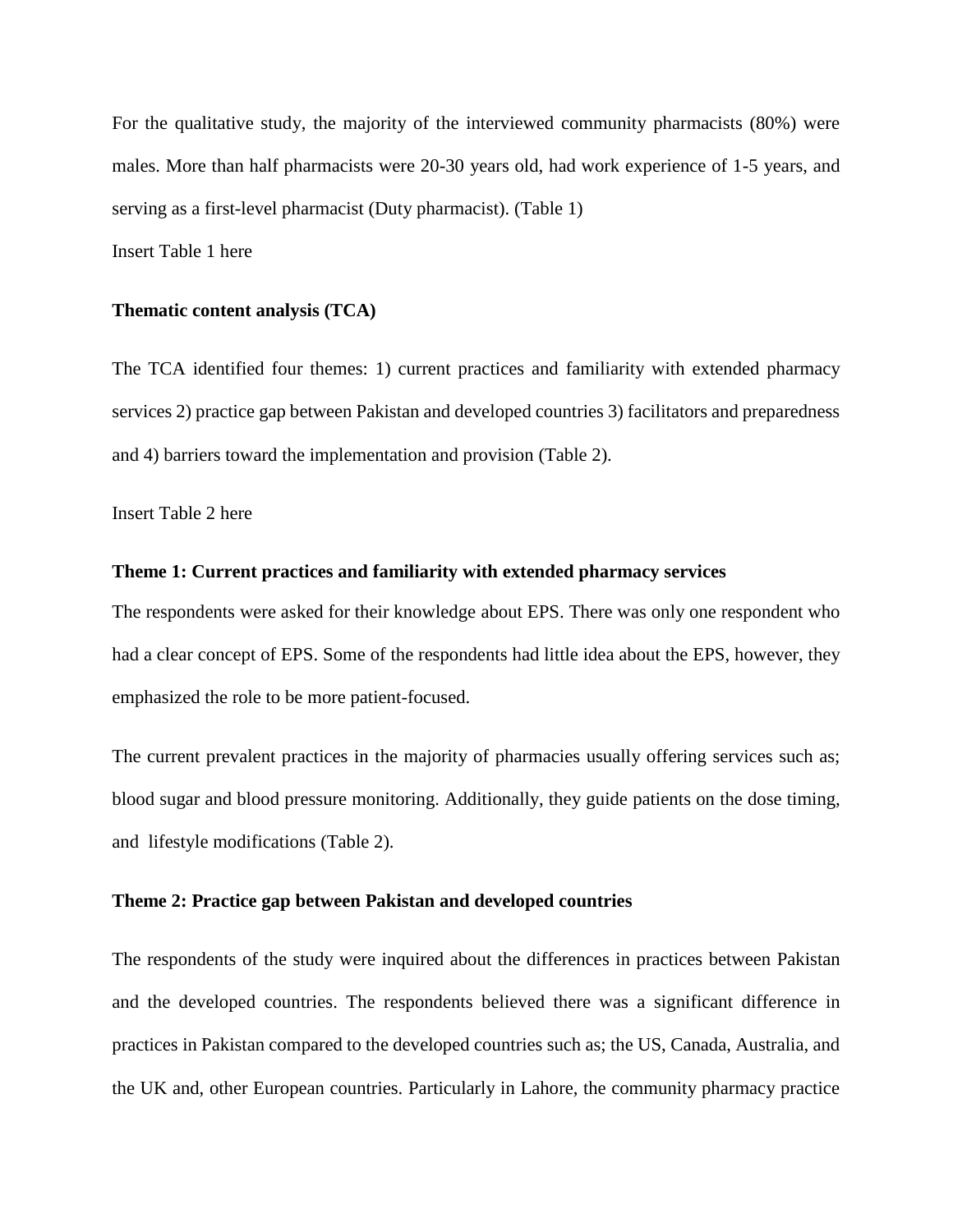is far from patient-oriented, and the business model is more dominant in Lahore and the rest of Pakistan (Table 2).

#### **Theme 3: Facilitators and preparedness**

It was perceived that CPs were confident enough to deal with the patients for their health-related issues (Table 2).

#### **Theme 4: Barriers toward the implementation and provision**

Several barriers have been identified by the respondents such as; time constraints, record keeping, under-staffing, lack of awareness of patients about pharmacists' skills, poor remunerations and lack of acknowledgment of CPs' clinical knowledge by physicians were identified as major barriers towards practice change and provision of EPS in Lahore, Pakistan (Table 2)

#### **Quantitative phase**

With a population of 3618 community pharmacies and an equal number of working community pharmacists in Lahore city of Punjab province, the minimum sample size calculated by using Raosoft sample size calculator came out to be 348 (58). Out of a total of 348 community pharmacists approached, 242 responded to the survey with a response rate of 69.5%. Out of 242 pharmacists surveyed, only about 18% (43) were females. The mean age of the participants was  $27.58 \pm 4.55$  (SD). A large number of respondents (61.2%) were aged between 18-27 years. More than 86% of the pharmacists registered with the pharmacy council after the year 2010 and about 85% were working as a first-level pharmacist. Only about 9% of participants had the work experience of more than 6 years at community pharmacies (Table 3).

Insert Table 3 here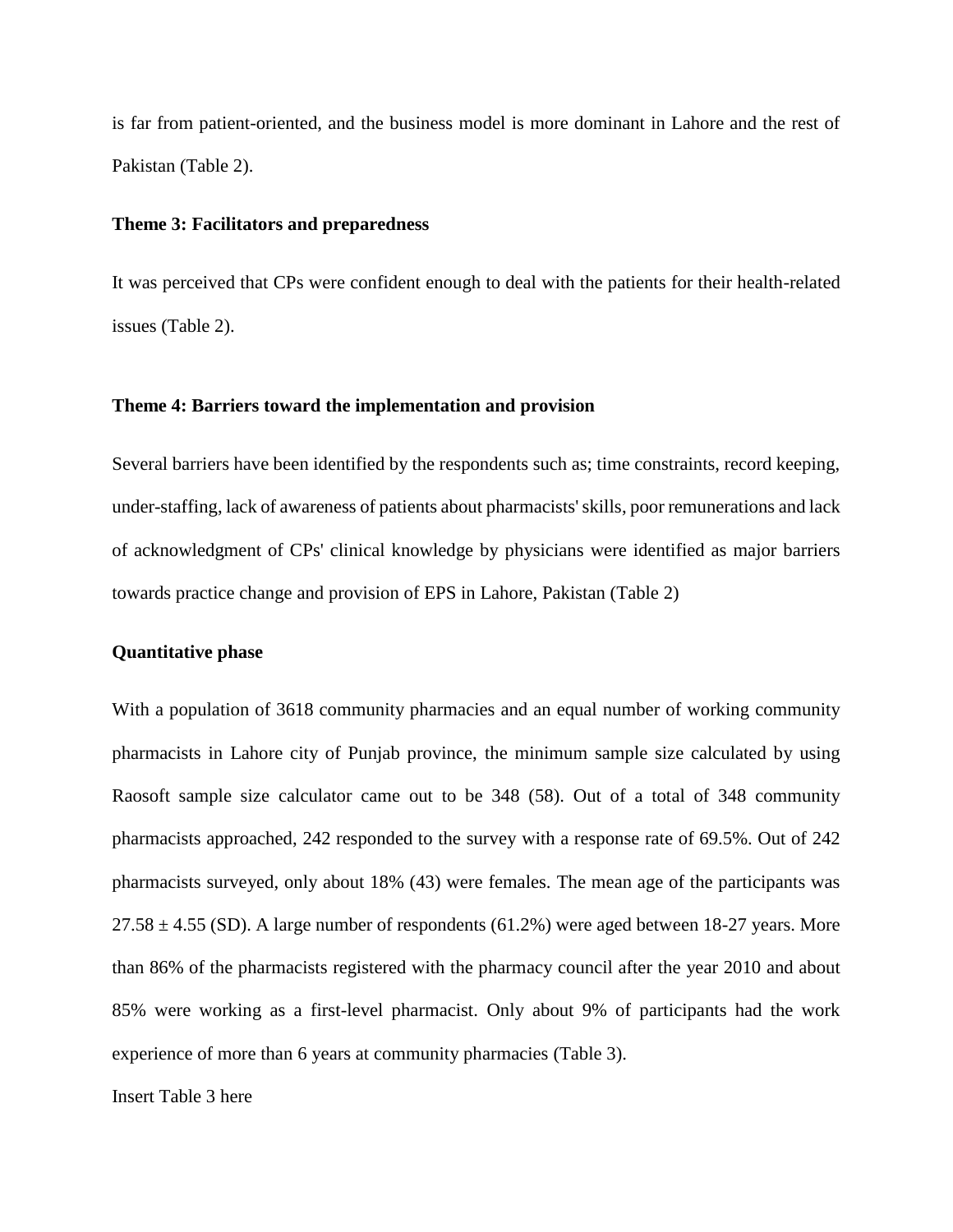#### **Barriers toward extended pharmacy services**

The respondents reacted differently to the various possible barriers to the provision of extended pharmacy services. About 57% did not agree that the shortage of time for pharmacists is a barrier for implementing EPS while 50% stated that the shortage of pharmacists at the community pharmacies is a barrier for EPS. More than 60% agreed that the customers do not pay for the extra services provided by the pharmacists and 57% were of the view that there is no extra remuneration from the employee for providing EPS. About 39% agreed that the lack of adequate knowledge among the pharmacist community is a hurdle for EPS and 80% agreed that there is a lack of recognition by the general physicians about the pharmacists' role in healthcare services provided to the customers. More than 57% of pharmacists also believed that the active participation of the pharmacists can impact on their relations with the general physicians and other health workers. (Table 4)

#### Insert Table 4 here

#### **Facilitators toward the provision of EPS**

Several factors could assist in setting up of EPS. The access to patient notes (65%), designated closed counseling area (about 67%), the patient follow-up and record system (69%), accreditation for a specific activity (60%) and home medicine reviews (56%) was agreed by the participants to be the facilitators in the provision of EPS (Table 5).

Insert Table 5 here.

#### **Preparedness of community pharmacists for EPS**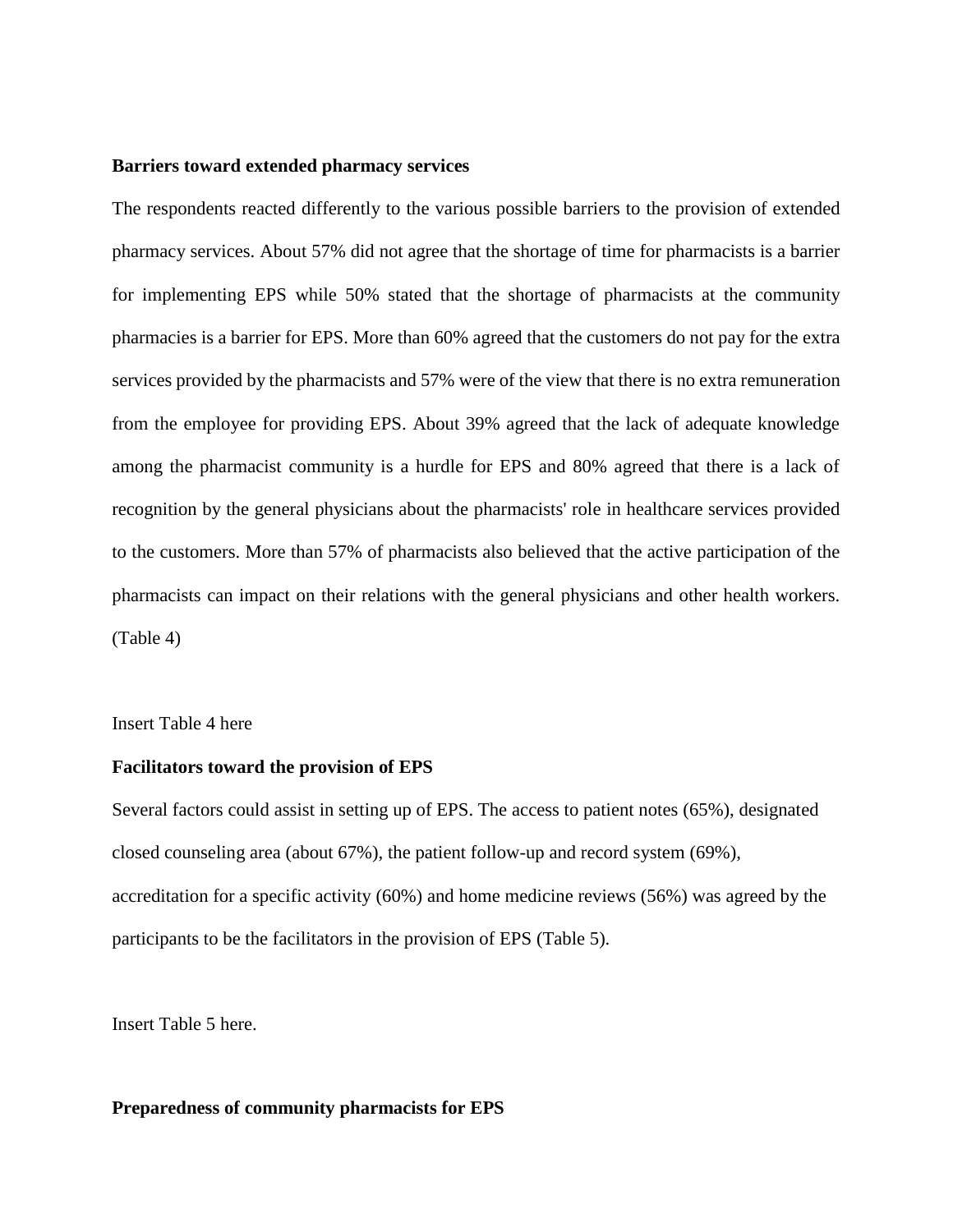Around 80% of pharmacists were willing to provide extended services to the customers and approximately 49% believed that they had enough staff and manpower with a sufficient range of products and equipment to provide EPS at their pharmacies. (Table 6).

Insert Table 6 here.

#### **Discussion**

The present study evaluated the perspective of CPs on current roles, barriers, facilitators, and preparedness for the provision of EPS. The community pharmacy services have changed with focus shifting from products to patient-focused, thus, CPs can play a pivotal role in the delivery of primary care<sup>[22-24](#page-16-0)</sup>. The study identified that the concept of EPS is new and only a few CPs have a clearer idea. This may be attributed to the personal interest of the CPs in patient-centered activities by keeping themselves updated to the latest developments and trends around the world  $25$ .

The present study identified a significant practice gap in Pakistan and developed countries. In developed countries, pharmacists are more involved in promoting safe and effective use of medicines, and proactively involved in PHC, however, developing countries still have to reach the true potential of the concept of primary care  $26$ . The difference in practice is dependent upon the country's healthcare system, resources, and infrastructure; these aspects directly or indirectly influence the quality of services provided by community pharmacies and is often been questioned in low-middle-income countries because of lack of standardized services  $27$ . The findings of our study are consistent with the results of a study conducted in Karachi, Pakistan<sup>[28](#page-16-4)</sup>.

For seamless patient care, the presence of round the clock pharmacists in the pharmacies is mandatory. The Government of Punjab had amended existing Drug Sale Rules 1987, as Punjab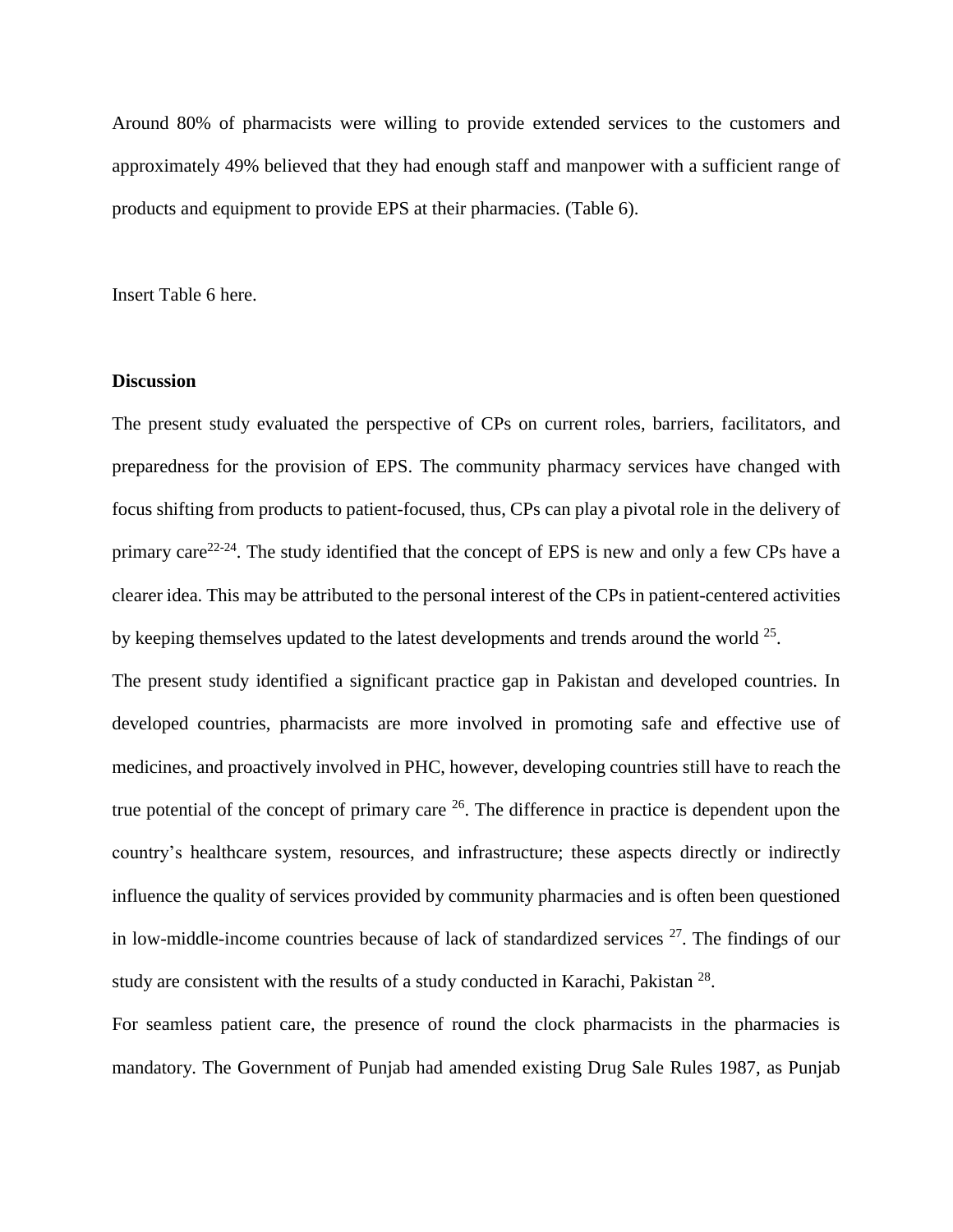Drug Sale Rules 2007<sup>[29](#page-16-5)</sup>. This law permits the sale of drugs only under the supervision of a registered pharmacist. Practice change not only contributes to benefitting patients but also has economic benefits in terms of better business oppurtunities for pharmacies. The evidence has also shown positive clinical, economic and humanistic benefits of pharmacist-directed patient care services  $30$ . Therefore, the pharmacy can complete its transformation from a commodity-based mercantile operation into a clinically oriented profession in the community pharmacies <sup>[31](#page-17-1)</sup>.

The counseling is a routine practice in the majority of pharmacies in Lahore was perceived as part of EPS. A study conducted in Lahore Pakistan reported that the pharmacists were in the pre-contemplation stage of the idea of EPS and to accept practice change <sup>[15](#page-15-5)</sup>. This may be attributed to the fact that pharmacies are only perceived as retail outlets rather than a place where healthcare issues of people can be sought. In Pakistan, it is, therefore, necessary that CPs be trained on the aspects of pharmaceutical care to provide patient services. Hence, specific training programs to enhance pharmacists' skills and competence are deemed necessary for the provision of EPS <sup>[32](#page-17-2)</sup>. Since the change in practice is inevitable, therefore to be at par with the roles of pharmacists in developed countries, barriers need to be removed or minimized and facilitators be enhanced <sup>[33](#page-17-3)</sup>. Lack of recognition of the roles of CPs by the public as well as healthcare professionals have been perceived as a barrier to practice change. Similar findings were presented by Baker et al in Australia<sup>[34](#page-17-4)</sup>. Patient's trust is directly related to the confidence in service provider, and the patients hardly know about pharmacist therefore, CPs recognized as healthcare provider in Pakistan. A low level of patient satisfaction has been reported earlier by Aziz and co-workers in the context of community pharmacy services in Pakistan <sup>[35](#page-17-5)</sup>. Consistent with our findings, a study in the UAE reported patient dissatisfaction as one of the important impediments in practice change <sup>[36](#page-17-6)</sup>. The present study identified shortage of pharmacists as a barrier to practice change.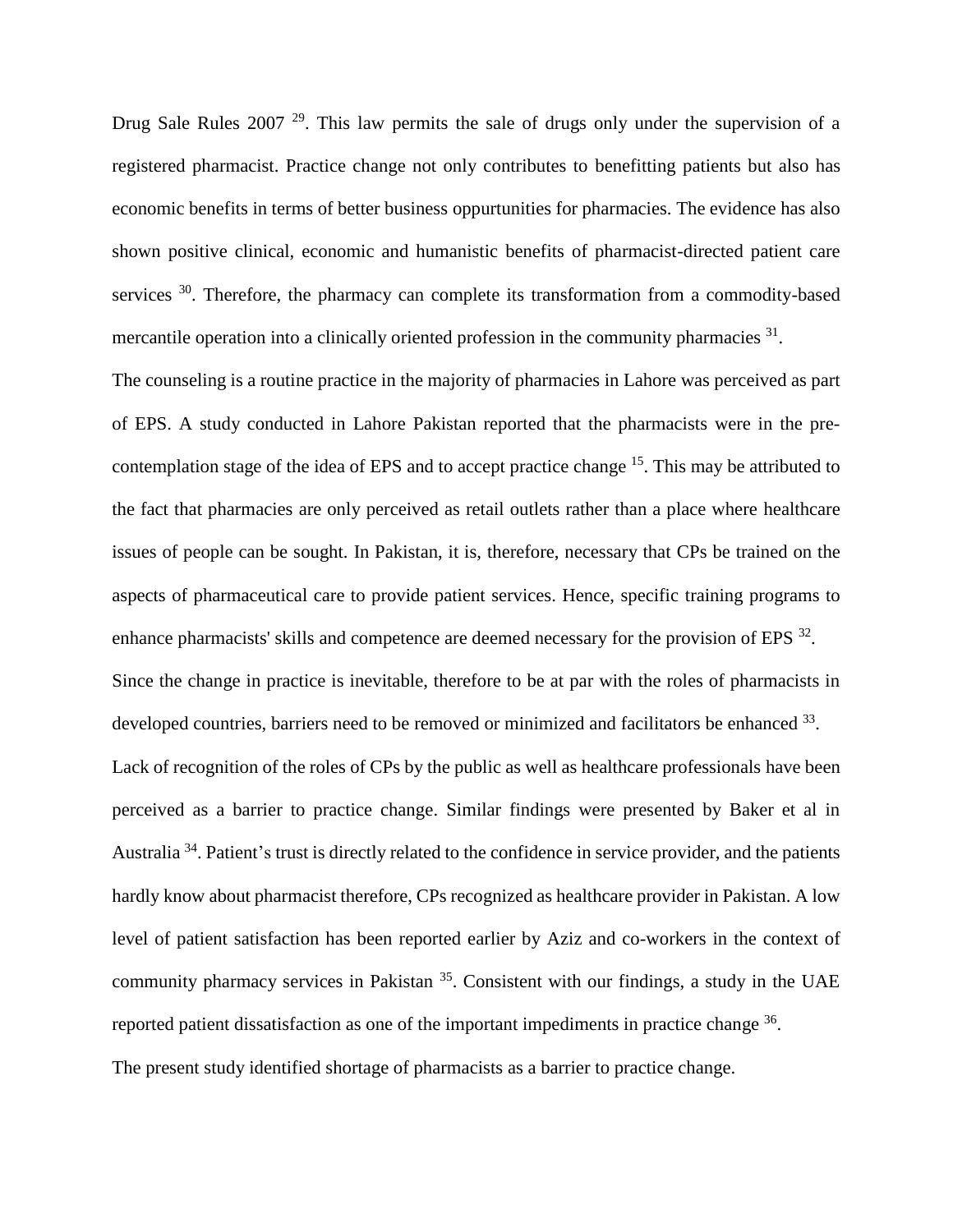Evidence has shown shortage of the pharmacy workforce as a significant barrier to the transformation from traditional roles to patient-centered activities <sup>[33](#page-17-3)</sup>. The shortage of pharmacists in our study setting can be attributed to increased migration trend of pharmacists to overseas for better career prospects, as well as least interest of pharmacy graduates to opt community pharmacy as a career <sup>[37](#page-17-7) [38](#page-17-8)</sup>. This lack of interest is due to poor salaries and the absence of job-description, and to a major extent job security issues. The policymakers need to address these issues by providing uniform job description for CPs in line with the NHS Community Pharmacy Contractual Framework <sup>[39](#page-18-0)</sup>.

Remuneration considered vital for pharmacists rendering services beyond traditional, and it is variable across the globe  $40$ . The present study identified that pharmacists thought that they might not be paid for the extra services. The willingness to pay by patients for the extended services is directly related to the access to the health care resources and extent of advice from the physicians <sup>[41](#page-18-2)</sup>. The impediment in willingness to pay for extra services in low-middle-income-countries can be attributed to out-of-pocket healthcare expenditure by the public  $42$ . Sometimes, the willingness to pay is directly related to the confidence of the patient on pharmacist's skills rendering health-related services<sup>[43](#page-18-4)</sup>. Implementation of an appropriate funding model and defined role of community pharmacists is critical for paving the way for recognition and successful implementation of patientcentered services [44](#page-18-5) .

Barriers to practice change such as lack of clinical knowledge and skills were identified. Extended services require pertinent clinical knowledge and skills for CPs as medication reviews to improve medication adherence and promoting rational use of drugs. On job training programs to improve knowledge and skills have been found necessary for CPs <sup>[15](#page-15-5)</sup>. Similar findings were reported in a study conducted in community pharmacists in Indonesia<sup>[45](#page-18-6)</sup>. Improvement of skills and knowledge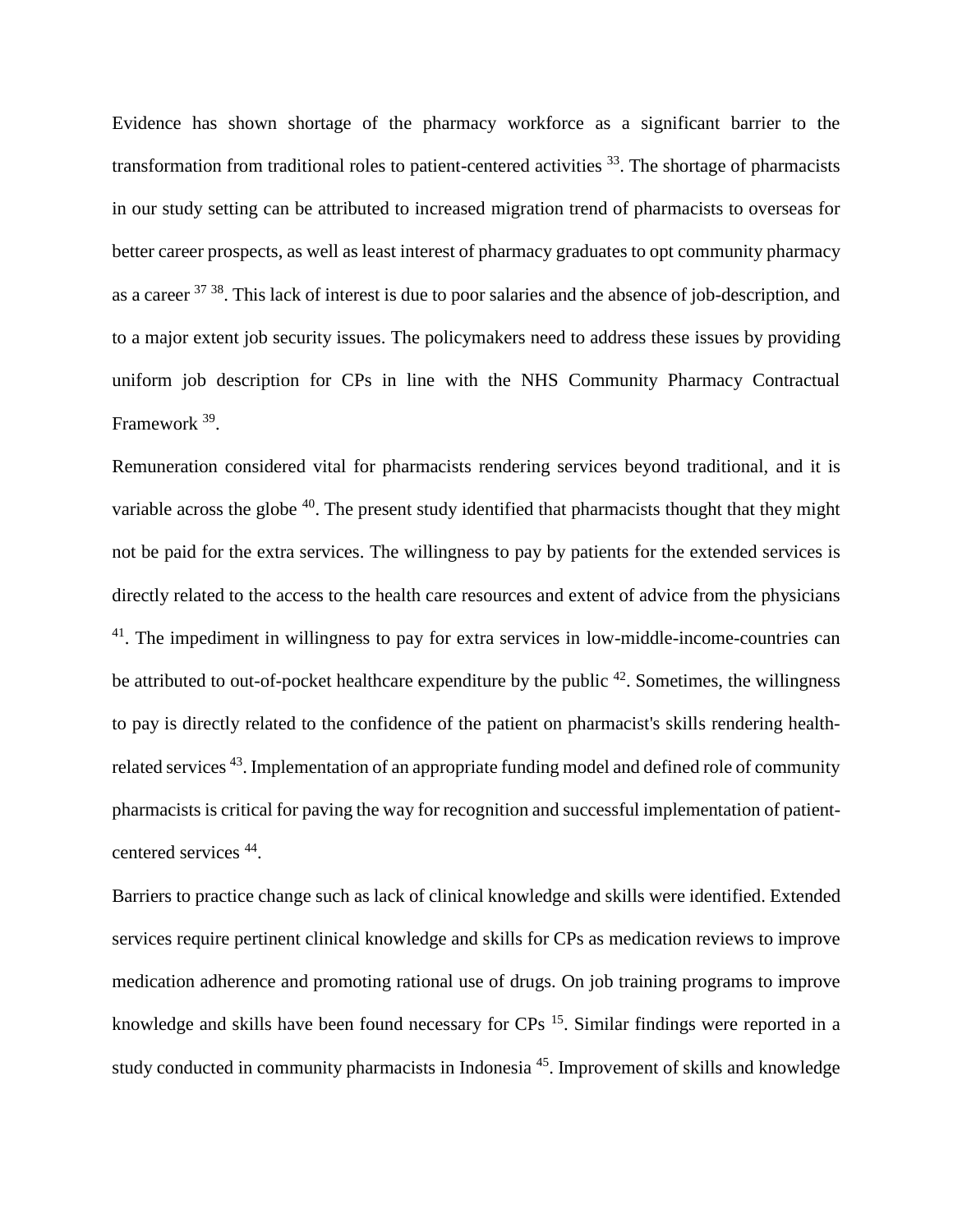will consequently help improve the confidence of public on CPs <sup>[46](#page-18-7)</sup>. A study reported that the improved pharmacy manager's skills not only influence the performance indicators in terms of employee satisfaction and financial aspects for community pharmacies but also improve customer satisfaction <sup>[47](#page-18-8)</sup>.

Lack of collaboration of local physicians and CPs is reported to be another barrier to the provision of patient care services. The collaboration of physicians and pharmacists is considered to be pivotal for the successful provision of primary care <sup>[48](#page-18-9)</sup>. Physicians do not usually perceive CPs as a part of the primary healthcare team, instead consider them as retailers only <sup>[49](#page-19-0)</sup>. Interaction of CP and GP is often brief, or none at all, hence, perceived as a barrier towards practice change  $50$ .

A study in Pakistan reported that doctors regard CPs as drug information experts only and their expectations fall short on the clinical services that pharmacists could render <sup>[51,](#page-19-2)[52](#page-19-3)</sup>. Improved communication with doctors has been reported to have a positive outcome for pharmacies offering patient-centered services<sup>[53,](#page-19-4)[54](#page-19-5)</sup>. In this context, the role of professional associations, regulatory agencies, and patients can is important for overcoming the barriers among healthcare professionals [55](#page-19-6) .

Access to patient records by the CPs is regarded as facilitator for the practice change, however, this requires specific training of the pharmacists and other staff, and also guidelines for ethical handling of electronic patient records <sup>[56](#page-19-7)</sup>. Access to record should be within privacy constraints and sensitivity is required in this context to avoid any breach <sup>[57](#page-19-8)</sup>. Evidence has shown that follow-up of patient for medication management has positive outcome in terms of humanistic, economic and clinical outcomes [58](#page-19-9). Therefore, it is deemed necessary to establish such systems in community pharmacies to facilitate public.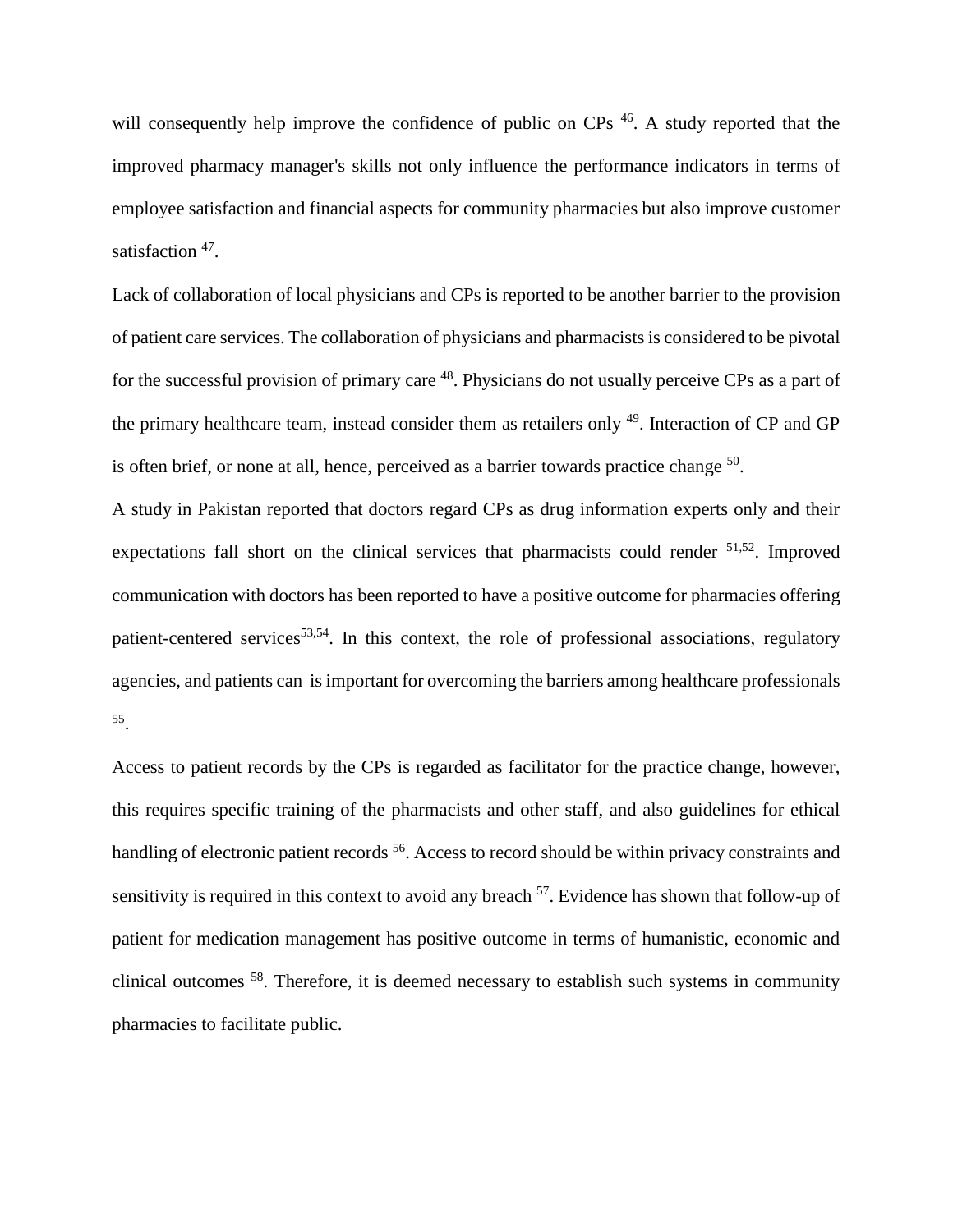Separate areas for patient counseling are vital where pharmacists provide counseling to patients on medicines and health-related conditions. At the moment the pharmacies in Lahore do not have separate areas for consultation within the pharmacies. A study in Australia has also demonstrated the need for separate consultation areas in community pharmacies to discuss health-related issues of patients in privacy [59](#page-20-0). Separate counseling areas are required in the changing dynamics of the practice change and implementation of EPS. Home medication review (HMR) is a service provided to patients residing their homes that requires pharmacists' clinical knowledge and skills to optimize the drug therapy of patients. Therefore, accreditation of such services by the local health authorities can facilitate practice change <sup>[60](#page-20-1)</sup>.

Availability of appropriate and adequate resources and increasing the capacity of organization can pave the way to practice change <sup>[61](#page-20-2)</sup>. Community pharmacists (CPs) were found to be prepared for the provision of EPS having sufficient resources in terms of workforce, experience, and wide range of products.

#### **Strengths and limitations**

To the best of our knowledge, this is the first study in Pakistan using the mixed method approach and attempted to relate data through triangulation. It was conducted in the second largest metropolitan city of Pakistan with inhabitants of approximately 10 million. A better structure of both chain and independent pharmacies is found here.

Since the study was conducted in only one city therefore, results cannot be generalized to the rest of the country. A relatively low response rate may be taken as an inherent limitation owing to the busy schedule of community pharmacists at the workplace.

#### **Conclusion**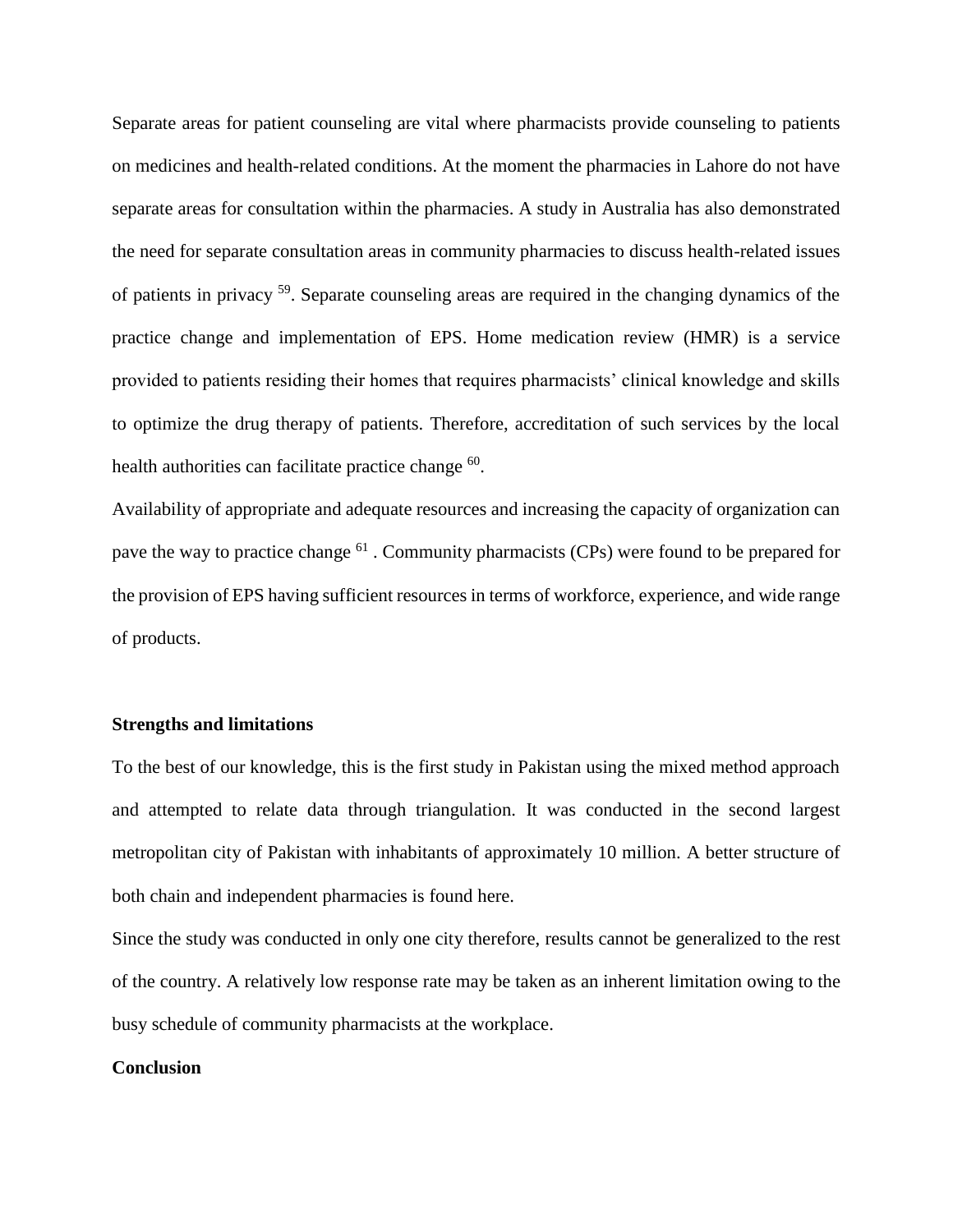The barriers need to be removed for practice change and implementation of EPS while the facilitators and preparedness need attention by the government authorities. Moreover, training programs for knowledge and skill development of pharmacists are also required.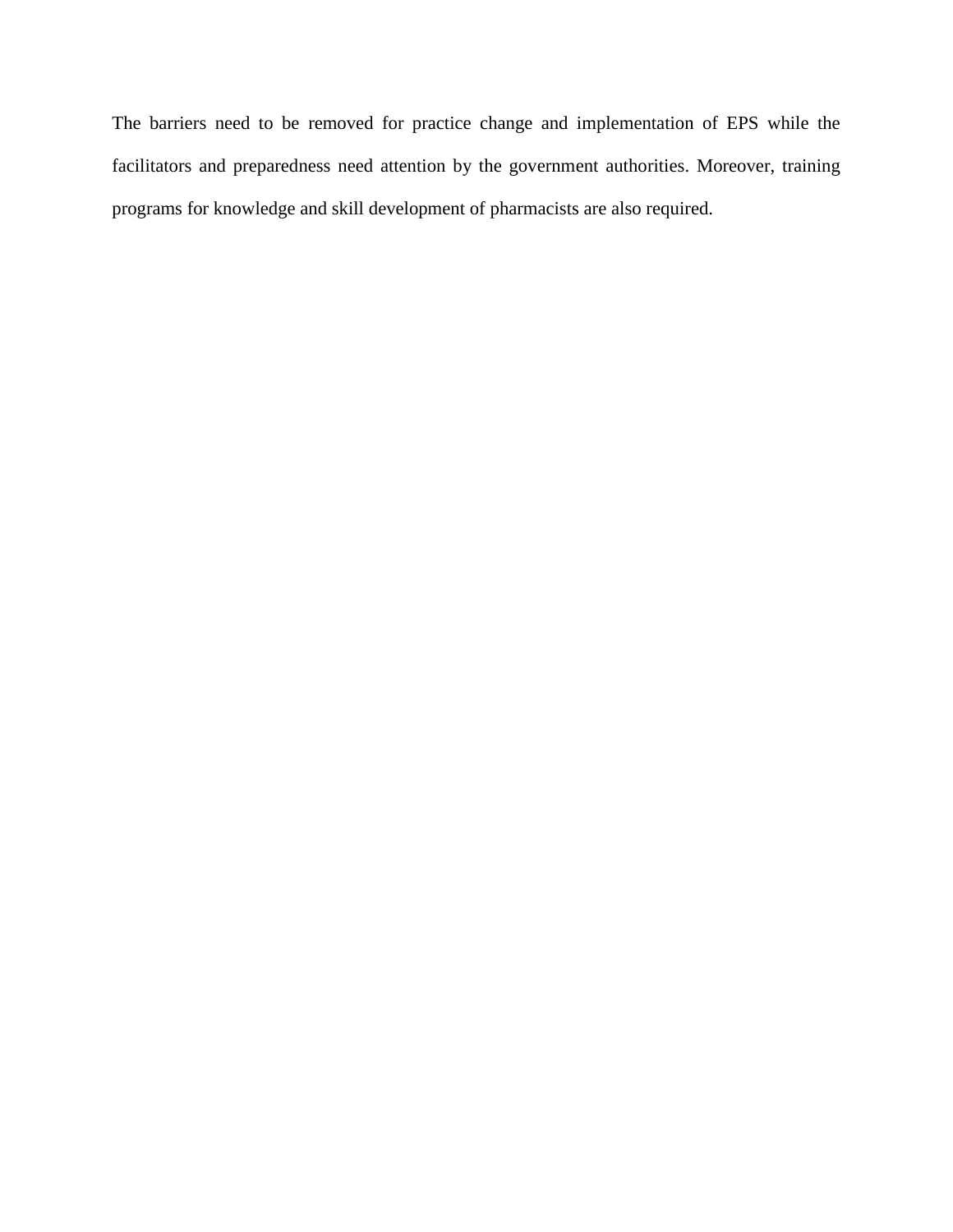### **References**

<span id="page-14-0"></span>1. Ibrahim MIM. Assessment of Medication Dispensing and Extended Community Pharmacy Services. Social and Administrative Aspects of Pharmacy in Low-and Middle-Income Countries: Elsevier; 2018: 295-309.

<span id="page-14-1"></span>2. WHO / FIP. Joint FIP/WHO Guidelines on Good Pharmacy Practice: Standards for Quality of Pharmacy Services. WHO Technical Report Series, No. 961, 2011, Annex 8. 2011. <http://digicollection.org/hss/en/m/abstract/Js18676en/> (accessed 12 May 2020 2020).

<span id="page-14-2"></span>3. Whorld Health Organization. Good pharmacy practice in community and hospital pharmacy settings. 1996. [https://www.paho.org/bra/index.php?option=com\\_docman&view=download&alias=805-good](https://www.paho.org/bra/index.php?option=com_docman&view=download&alias=805-good-pharmacy-practice-gpp-in-community-hospital-settings-5&category_slug=vigilancia-sanitaria-959&Itemid=965)[pharmacy-practice-gpp-in-community-hospital-settings-5&category\\_slug=vigilancia-sanitaria-](https://www.paho.org/bra/index.php?option=com_docman&view=download&alias=805-good-pharmacy-practice-gpp-in-community-hospital-settings-5&category_slug=vigilancia-sanitaria-959&Itemid=965)[959&Itemid=965](https://www.paho.org/bra/index.php?option=com_docman&view=download&alias=805-good-pharmacy-practice-gpp-in-community-hospital-settings-5&category_slug=vigilancia-sanitaria-959&Itemid=965) (accessed 12 May 2020 2020).

<span id="page-14-3"></span>4. Olaniyan JO, Ghaleb M, Dhillon S, Robinson P. Safety of medication use in primary care. *International Journal of Pharmacy Practice* 2015; **23**(1): 3-20.

<span id="page-14-4"></span>5. Park S, Abrams R. Alma-Ata 40th birthday celebrations and the Astana Declaration on Primary Health Care 2018. British Journal of General Practice; 2019.

<span id="page-14-5"></span>6. Walraven G. The 2018 Astana Declaration on Primary Health Care, is it useful? *Journal of global health* 2019; **9**(1).

<span id="page-14-6"></span>7. Bader L, Duggan C. FIP's Commitment to Action on the WHO Astana Declaration: Transforming pharmacy for better health for all. *Research in Social Administrative Pharmacy* 2019.

<span id="page-14-7"></span>8. Hughes CM, McCann S. Perceived interprofessional barriers between community pharmacists and general practitioners: a qualitative assessment. *Br J Gen Pract* 2003; **53**(493): 600-6.

<span id="page-14-8"></span>9. Basak SC, van Mil JW, Sathyanarayana D. The changing roles of pharmacists in community pharmacies: perception of reality in India. *Pharmacy world & science : PWS* 2009; **31**(6): 612-8.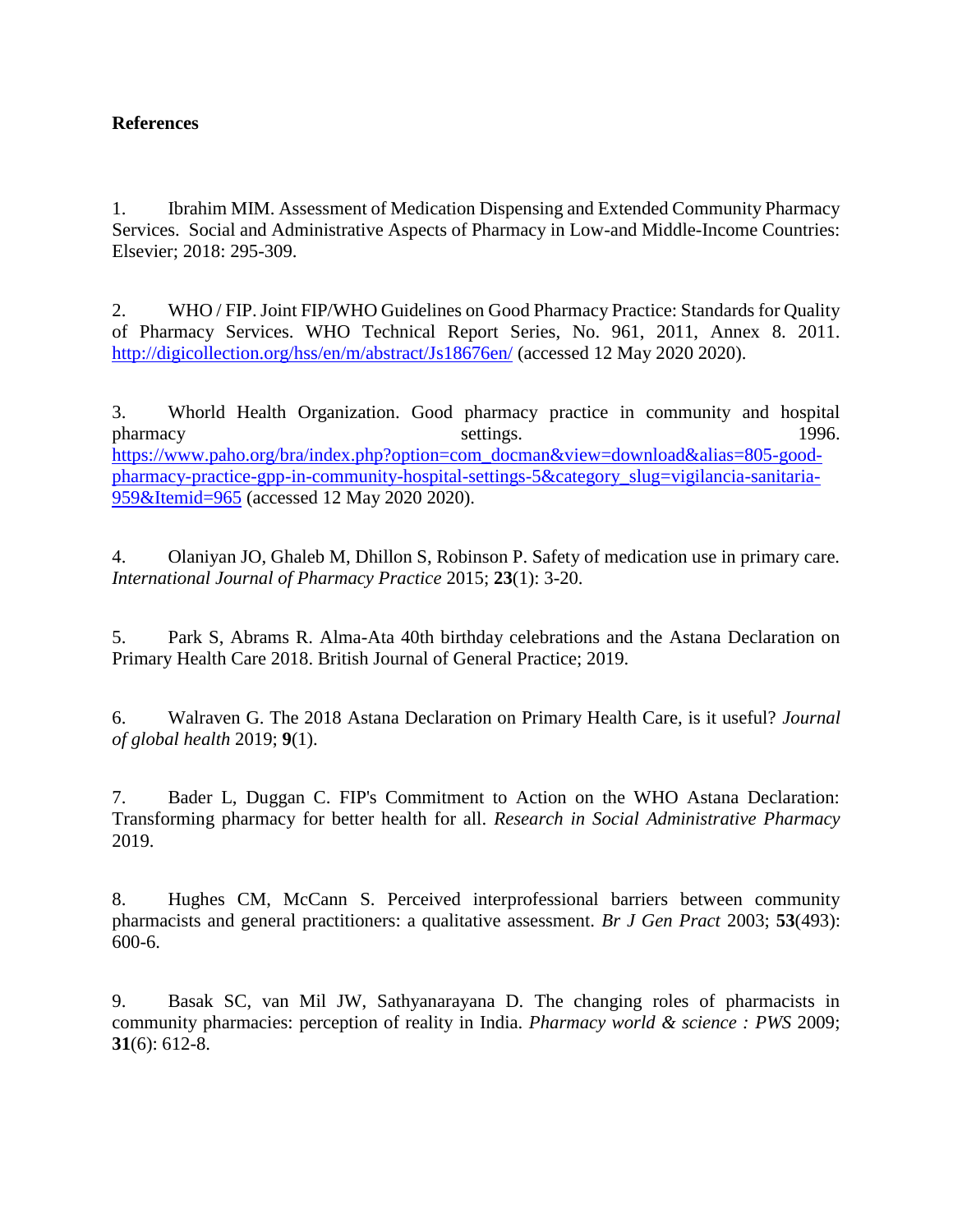<span id="page-15-0"></span>10. Faxon DP, Schwamm LH, Pasternak RC, et al. Improving quality of care through disease management principles and recommendations from the American Heart Association's Expert Panel on Disease Management. *Stroke* 2004; **35**(6): 1527-30.

<span id="page-15-1"></span>11. Baker S, Lee YP, Hattingh HL. An evaluation of the role of practice pharmacists in Australia: a mixed methods study. *International journal of clinical pharmacy* 2019; **41**(2): 504- 15.

<span id="page-15-2"></span>12. Azhar S, Hassali M, Ibrahim M. Doctors' perception and expectations of the role of the pharmacist in Punjab, Pakistan. *Tropical Journal of Pharmaceutical Research* 2010; **9**(3).

<span id="page-15-3"></span>13. Smith F. The quality of private pharmacy services in low and middle-income countries: a systematic review. *Pharmacy world & science : PWS* 2009; **31**(3): 351-61.

<span id="page-15-4"></span>14. Azhar S, Hassali MA, Ibrahim MI, Ahmad M, Masood I, Shafie AA. The role of pharmacists in developing countries: the current scenario in Pakistan. *Human resources for health* 2009; **7**: 54.

<span id="page-15-5"></span>15. Hashmi FK, Hassali MA, Khalid A, Saleem F, Aljadhey H, Bashaar M. A qualitative study exploring perceptions and attitudes of community pharmacists about extended pharmacy services in Lahore, Pakistan. *BMC health services research* 2017; **17**(1): 500.

<span id="page-15-6"></span>16. Khan M, Aslam N, Bushra R. Community pharmacy practice in Pakistan. *Archives of Pharmacy Practice* 2012; **3**(4): 297.

<span id="page-15-7"></span>17. Fielding NG. Triangulation and mixed methods designs: Data integration with new research technologies. *Journal of mixed methods research* 2012; **6**(2): 124-36.

<span id="page-15-8"></span>18. Foss C, Ellefsen B. The value of combining qualitative and quantitative approaches in nursing research by means of method triangulation. *Journal of advanced nursing* 2002; **40**(2): 242- 8.

<span id="page-15-9"></span>19. Hassali MA, Saleem F, Farooqui M, Aljadhey H. Strengthening pharmacy practice research: the need for combining both qualitative and quantitative methodology. *J Pharm Care Health Syst*

2014; **1**(3): 112.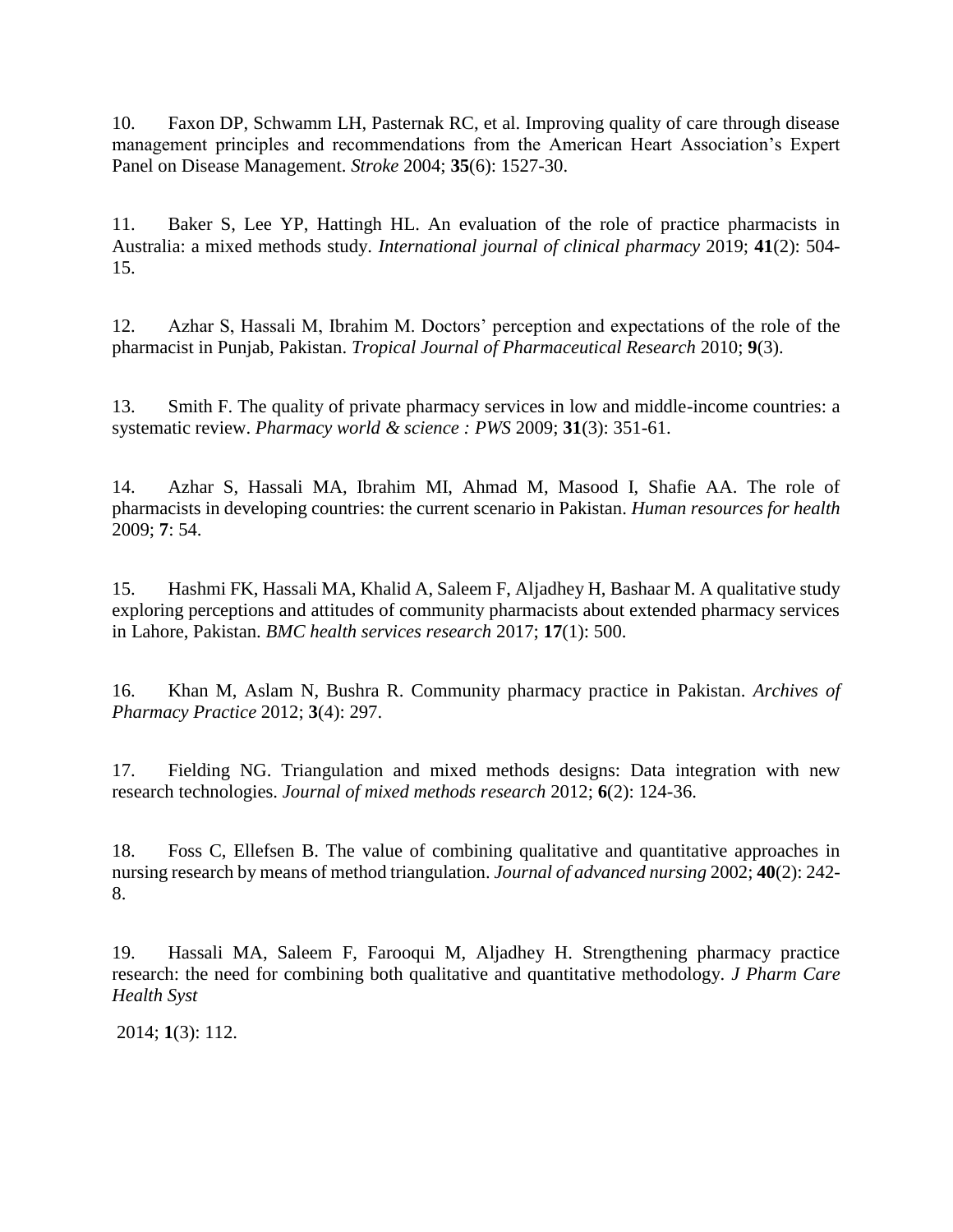20. Azhar S, Latif U, Murtaza G, Khan SA, Hussain I. Mixed methodology approach in pharmacy practice research. *Acta Pol Pharm* 2013; **70**: 1123-30.

21. Hassali MA, Fahad S, Farooqui M, Khan TM. Scope of mix-method studies in pharmacy practice research. *Indian Journal of Pharmaceutical Education Research*

2015; **49**(2): 93-8.

<span id="page-16-0"></span>22. Scott A, Bond C, Inch J, Grant A. Preferences of community pharmacists for extended roles in primary care. *Pharmacoeconomics* 2007; **25**(9): 783-92.

23. Mossialos E, Courtin E, Naci H, et al. From "retailers" to health care providers: transforming the role of community pharmacists in chronic disease management. *Health policy* 2015; **119**(5): 628-39.

24. Bradley F, Elvey R, Ashcroft DM, et al. The challenge of integrating community pharmacists into the primary health care team: a case study of local pharmaceutical services (LPS) pilots and interprofessional collaboration. *Journal of interprofessional care* 2008; **22**(4): 387-98.

<span id="page-16-1"></span>25. Hashmi FK, Hassali MA, Saleem F, Babar ZUD, Ahmad A, Khan MU. A qualitative study exploring perceptions of policymakers about community pharmacy practice and extended pharmacy services in Lahore, Pakistan. *Journal of Pharmaceutical Health Services Research*

2018; **9**(1): 71-3.

<span id="page-16-2"></span>26. Scahill SZ-U-D, Babar. Barriers to effective pharmacy practice in low-and middle-income countries. *Integrated Pharmacy Research and Practice* 2014; **3**: 25.

<span id="page-16-3"></span>27. Smith F. The quality of private pharmacy services in low and middle-income countries: a systematic review. *Pharmacy world & science* 2009; **31**(3): 351-61.

<span id="page-16-4"></span>28. Aslam N, Bushra R, Khan MU. Community pharmacy practice in Pakistan. *Archives of Pharmacy Practice* 2012; **302**.

<span id="page-16-5"></span>29. Government of the Punjab. Punjab Drug Rules 2007 2007. <https://punjablaws.punjab.gov.pk/uploads/articles/punjab-drug-rules-2007-to-2014-pdf.pdf> (accessed 25 April 2020 2020).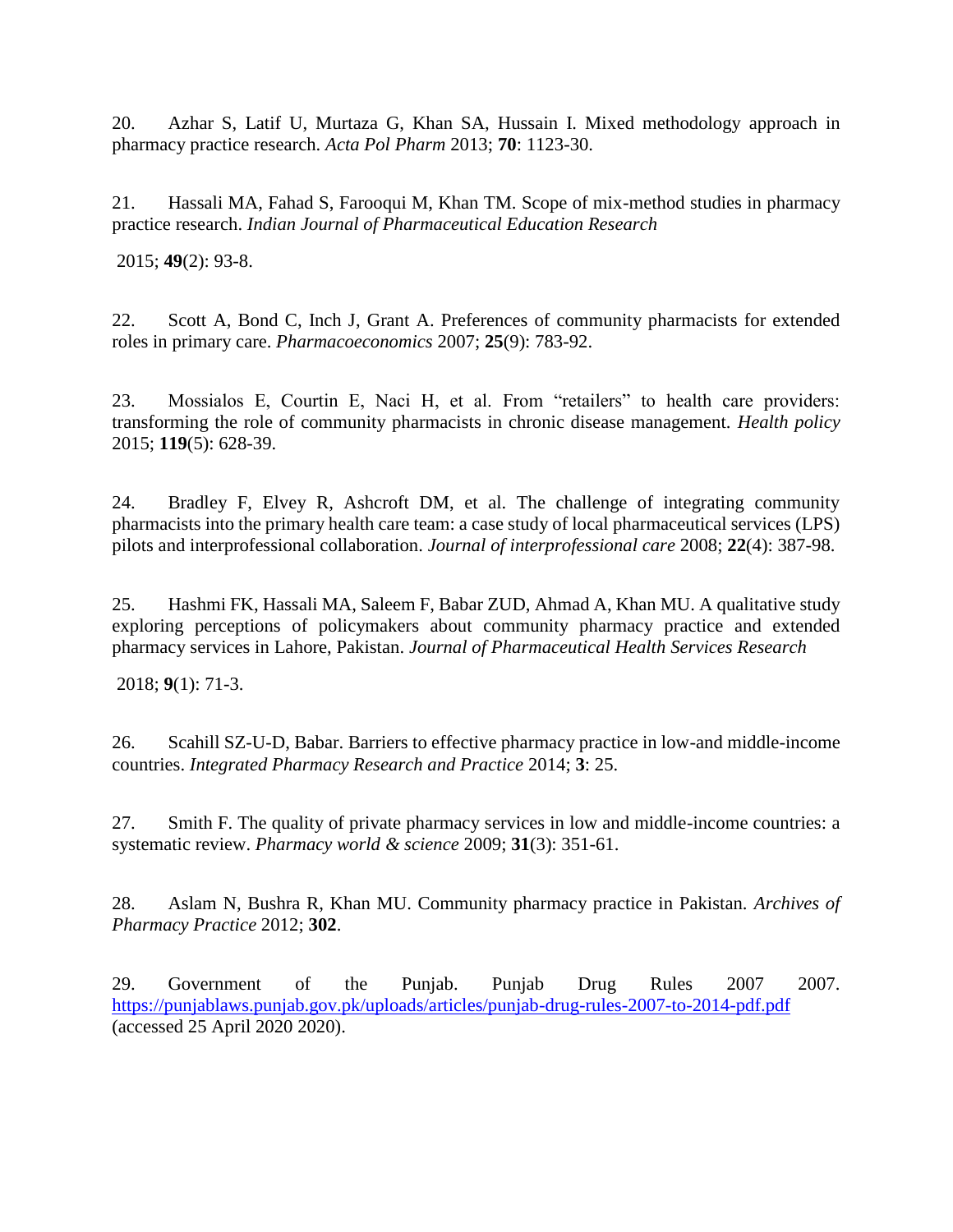<span id="page-17-0"></span>30. Touchette DR, Doloresco F, Suda KJ, et al. Economic evaluations of clinical pharmacy services: 2006–2010. *Pharmacotherapy: The Journal of Human Pharmacology and Drug Therapy* 2014; **34**(8): 771-93.

<span id="page-17-1"></span>31. Posey LM. Proving that pharmaceutical care makes a difference in community pharmacy. *Journal of the American Pharmaceutical Association*

2003; **43**(2): 136-9.

<span id="page-17-2"></span>32. Cardwell K, Hughes CM, Ryan C. Community pharmacists' views of using a screening tool to structure medicines use reviews for older people: findings from qualitative interviews. *International journal of clinical pharmacy*

2018; **40**(5): 1086-95.

<span id="page-17-3"></span>33. Kho BP, Hassali MA, Lim CJ, Saleem F. A qualitative study exploring professional pharmacy services offered by community pharmacies in the state of Sarawak, Malaysia. *Journal of Pharmaceutical Health Services Research* 2017; **8**(3): 201-8.

<span id="page-17-4"></span>34. Baker S, Lee YP, Hattingh HL. An evaluation of the role of practice pharmacists in Australia: a mixed methods study. *International journal of clinical pharmacy* 2019; **41**(2): 504- 15.

<span id="page-17-5"></span>35. Aziz MM, Ji W, Masood I, et al. Patient Satisfaction with Community Pharmacies Services: A Cross-Sectional Survey from Punjab; Pakistan. *International journal of environmental research public health* 2018; **15**(12): 2914.

<span id="page-17-6"></span>36. Hasan S, Sulieman H, Stewart K, Chapman CB, Hasan MY, Kong DC. Assessing patient satisfaction with community pharmacy in the UAE using a newly-validated tool. *Research in Social Administrative Pharmacy* 2013; **9**(6): 841-50.

<span id="page-17-7"></span>37. Ekpenyong A, Udoh A, Kpokiri E, Bates Is. An analysis of pharmacy workforce capacity in Nigeria. *Journal of pharmaceutical policy practice*

2018; **11**(1): 20.

<span id="page-17-8"></span>38. Bates I, John C, Seegobin P, Bruno A. An analysis of the global pharmacy workforce capacity trends from 2006 to 2012. *Human resources for health* 2018; **16**(1): 3.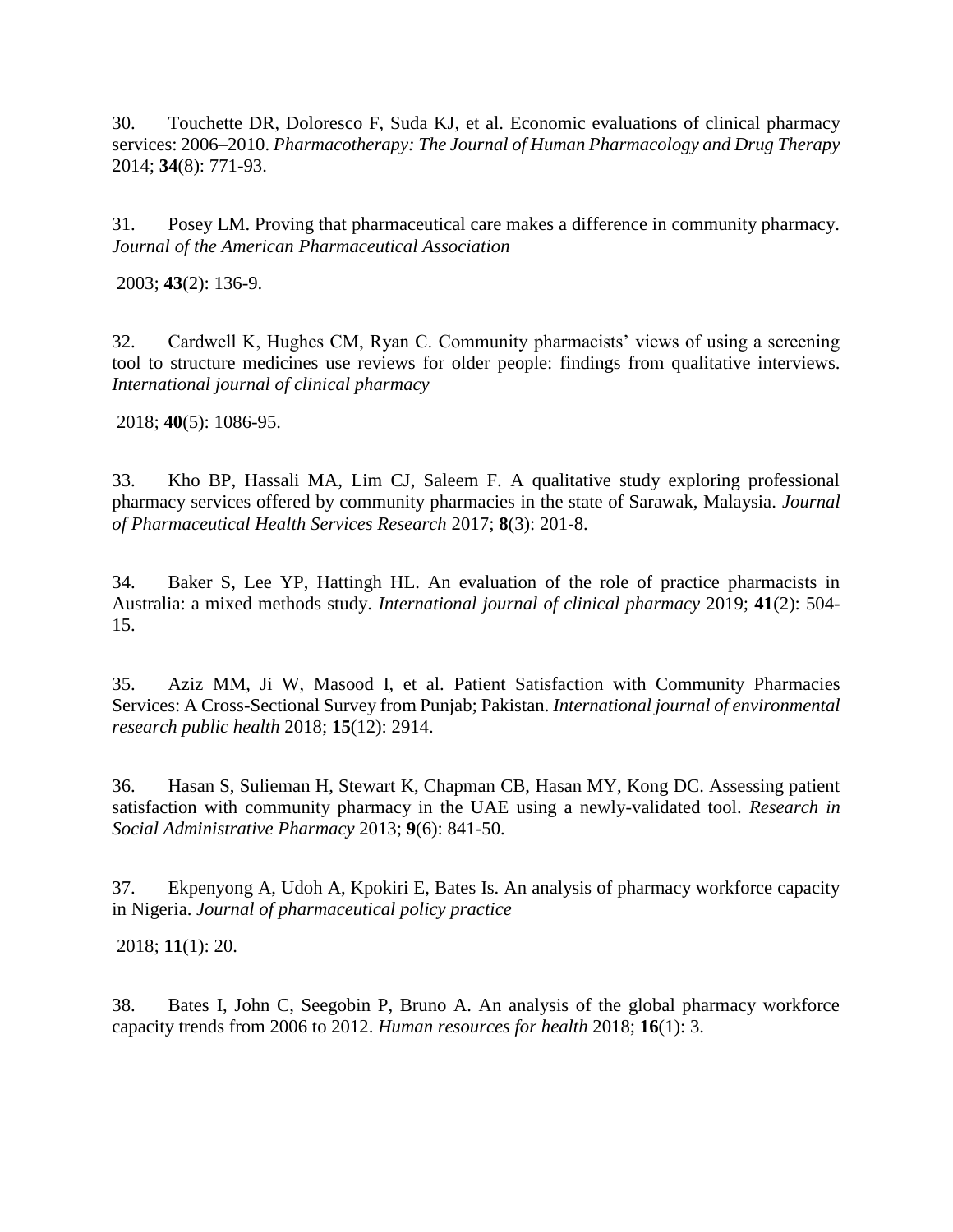<span id="page-18-0"></span>39. The Department of Health and Social Care (DHSC) NE. Community Pharmacy Contractual Framework 2019-2024. 2019. [https://www.england.nhs.uk/primary](https://www.england.nhs.uk/primary-care/pharmacy/community-pharmacy-contractual-framework/)[care/pharmacy/community-pharmacy-contractual-framework/.](https://www.england.nhs.uk/primary-care/pharmacy/community-pharmacy-contractual-framework/)

<span id="page-18-1"></span>40. Houle SK, Grindrod KA, Chatterley T, Tsuyuki RT. Paying pharmacists for patient care: a systematic review of remunerated pharmacy clinical care services. *Canadian Pharmacists Journal/Revue des Pharmaciens du Canada*

2014; **147**(4): 209-32.

<span id="page-18-2"></span>41. Painter JT, Gressler L, Kathe N, Slabaugh SL, Blumenschein K. Consumer willingness to pay for pharmacy services: An updated review of the literature. *Research in Social Administrative Pharmacy* 2018; **14**(12): 1091-105.

<span id="page-18-3"></span>42. Hopkins S. Health expenditure comparisons: low, middle and high income countries. *The Open health services and policy Journal* 2010; **3**: 21-7.

<span id="page-18-4"></span>43. Grigorov E, Naseva E, Lebanova H, Getov. Testing willingness to pay for blood pressure measurement in community pharmacy. *African Journal of Pharmacy Pharmacology*

2012; **6**(13): 1005-10.

<span id="page-18-5"></span>44. Baker S, Lee YP, Hattingh HL. An evaluation of the role of practice pharmacists in Australia: a mixed methods study. 2019; **41**(2): 504-15.

<span id="page-18-6"></span>45. Puspitasari HP, Aslani P, Krass I. Challenges in the management of chronic noncommunicable diseases by Indonesian community pharmacists. *Pharmacy practice* 2015; **13**(3).

<span id="page-18-7"></span>46. Rayes IK, Hassali MA, Abduelkarem AR. A qualitative study exploring public perceptions on the role of community pharmacists in Dubai. *Pharmacy practice*

2014; **12**(1).

<span id="page-18-8"></span>47. Ranghchian M, Sehat S, Akhgari M, Mehralian G. Performance model of community pharmacies in low-middle income countries: A societal perspective. *Journal of Retailing and Consumer Services* 2018; **40**: 241-8.

<span id="page-18-9"></span>48. Bardet J-D, Vo T-H, Bedouch P, Allenet B. Physicians and community pharmacists collaboration in primary care: A review of specific models. *Research in Social Administrative Pharmacy* 2015; **11**(5): 602-22.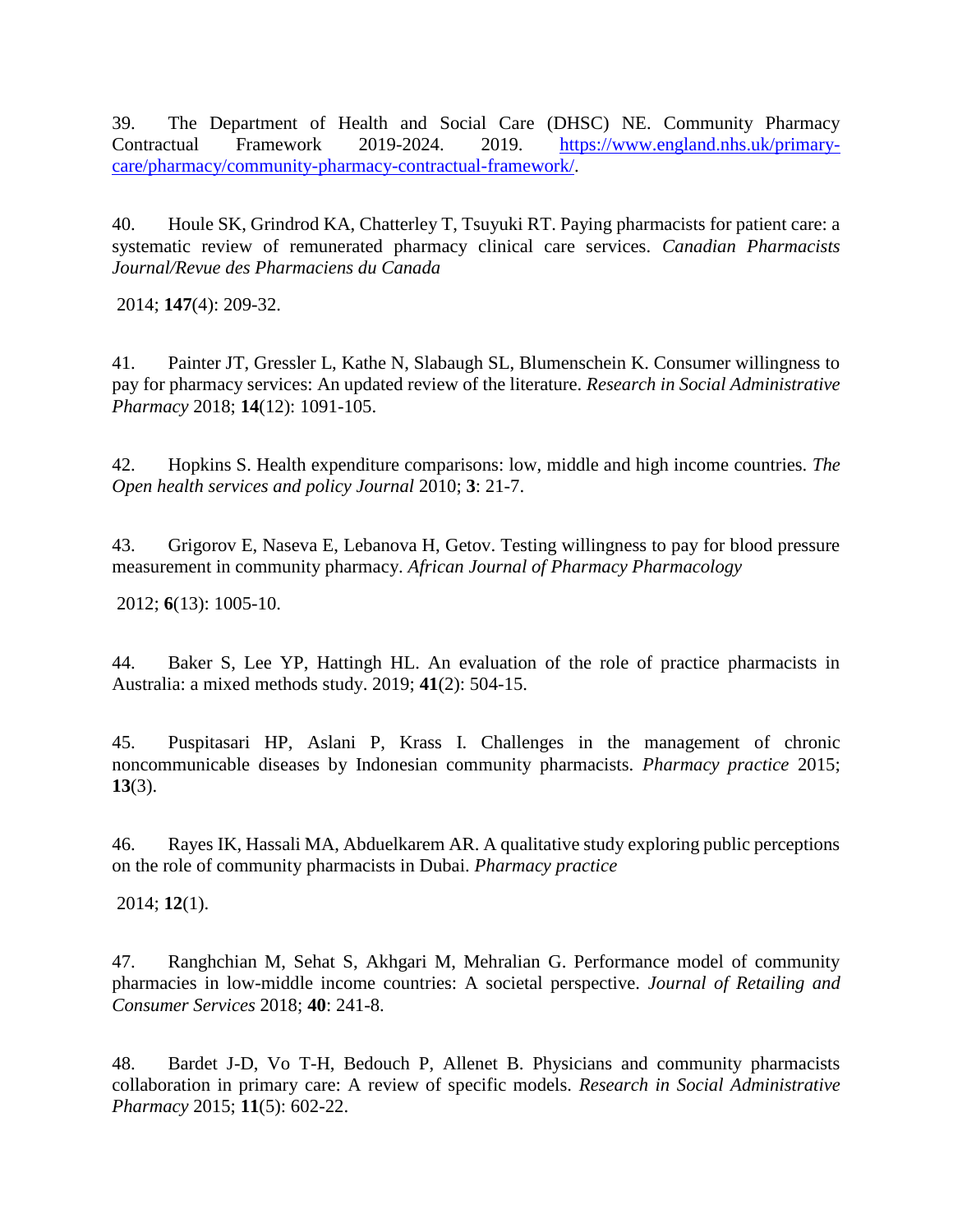<span id="page-19-0"></span>49. Makowsky MJ, Schindel TJ, Rosenthal M, Campbell K, Tsuyuki RT, Madill HM. Collaboration between pharmacists, physicians and nurse practitioners: a qualitative investigation of working relationships in the inpatient medical setting. *Journal of interprofessional care* 2009; **23**(2): 169-84.

<span id="page-19-1"></span>50. Zillich AJ, McDonough RP, Carter BL, Doucette WR. Influential characteristics of physician/pharmacist collaborative relationships. *Annals of Pharmacotherapy* 2004; **38**(5): 764- 70.

<span id="page-19-2"></span>51. Azhar S, Hassali MA, Igbal A, et al. Qualitative Assessment of the Pharmacist's Role in Punjab, Pakistan: Medical Practitioners' Views. *Tropical Journal of Pharmaceutical Research* 2015; **14**(2): 323.

<span id="page-19-3"></span>52. Azhar S, Hassali MA, Taha A, Khan SA, Murtaza G, Hussain I. Evaluation of the perception of community pharmacists regarding their role in Pakistan's healthcare system: a qualitative approach. *Tropical Journal of Pharmaceutical Research* 2013; **12**(4): 635-9.

<span id="page-19-4"></span>53. Gastelurrutia MA, Llimós FF, Delgado PG, Gastelurrutia P, Faus MJ, Benrimoj SI. Barriers and facilitators to the dissemination and implementation of cognitive services in Spanish community pharmacies. *Pharmacy practice* 2005; **3**(2): 65-77.

<span id="page-19-5"></span>54. Hossain LN, Fernandez-Llimos F, Luckett T, et al. Qualitative meta-synthesis of barriers and facilitators that influence the implementation of community pharmacy services: perspectives of patients, nurses and general medical practitioners. *BMJ Open* 2017; **7**(9).

<span id="page-19-6"></span>55. Donald M, King-Shier K, Tsuyuki RT, et al. Patient, family physician and community pharmacist perspectives on expanded pharmacy scope of practice: a qualitative study. *CMAJ open* 2017; **5**(1): E205.

<span id="page-19-7"></span>56. Mooranian A, Emmerton L, Hattingh L. The introduction of the national e‐health record into A ustralian community pharmacy practice: pharmacists' perceptions. *International Journal of Pharmacy Practice* 2013; **21**(6): 405-12.

<span id="page-19-8"></span>57. Hattingh HL, King MA, Hope DL, George E. Pharmacy ethical reasoning: a comparison of Australian pharmacists and interns. *International journal of clinical pharmacy* 2019; **41**(4): 1085-98.

<span id="page-19-9"></span>58. Ocampo CC, Garcia-Cardenas V, Martinez-Martinez F, Benrimoj SI, Amariles P, Gastelurrutia MA. Implementation of medication review with follow-up in a Spanish community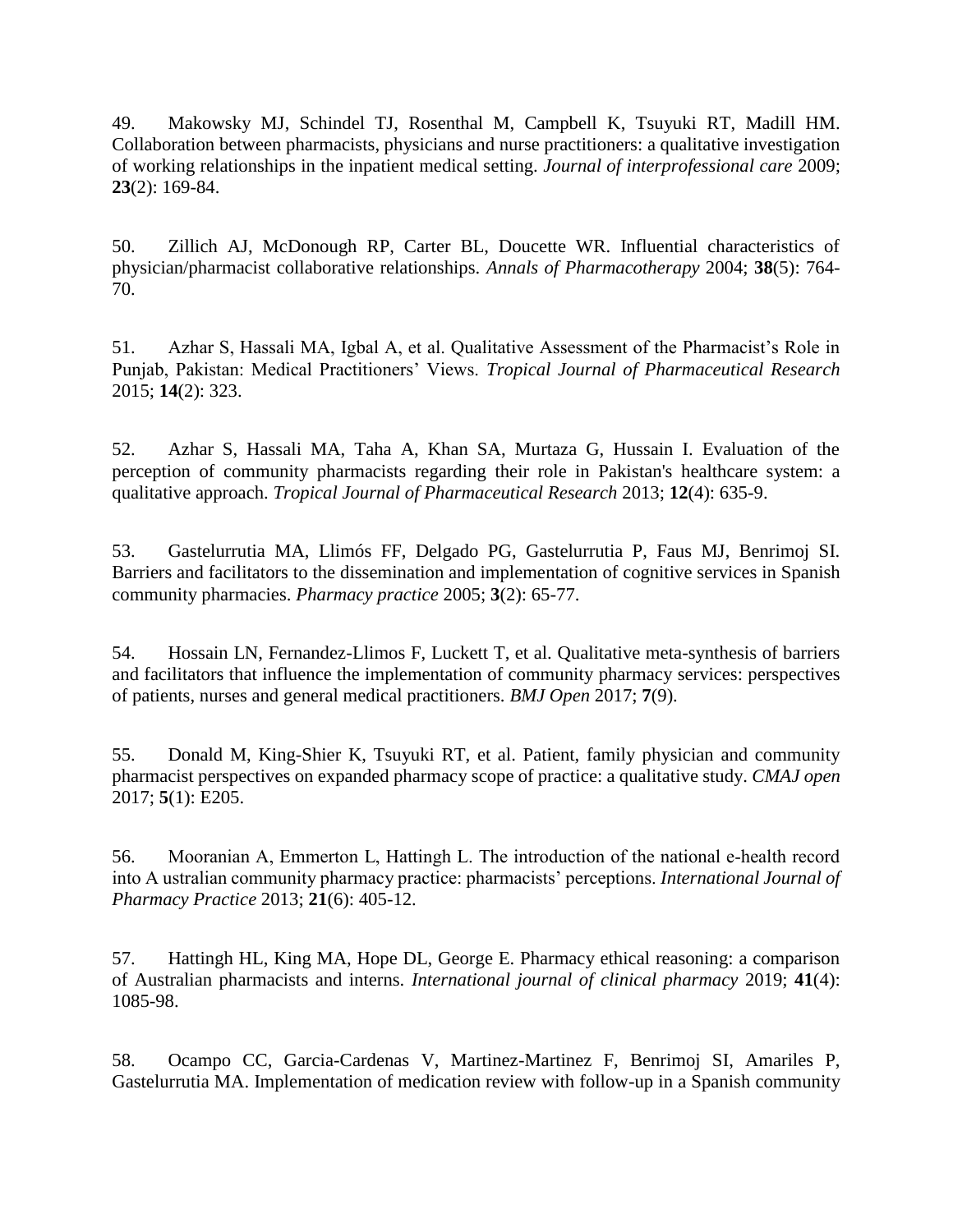pharmacy and its achieved outcomes. *International journal of clinical pharmacy* 2015; **37**(5): 931- 40.

<span id="page-20-0"></span>59. Hattingh HL, Emmerton L, Ng Cheong Tin P, Green C. Utilization of community pharmacy space to enhance privacy: a qualitative study. *Health Expectations* 2016; **19**(5): 1098- 110.

<span id="page-20-1"></span>60. Srinivas B, Shivram G, Swapnali M, Pratibha C, Sagar B, Kailash Vs. Betterment of Patient to Get Optimal Health Outcomes through Home Medicines Review (HMR). *International Journal of Pharmaceutical Research Allied Sciences*

2014; **3**(3).

<span id="page-20-2"></span>61. Doucette WR, Nevins JC, Gaither C, et al. Organizational factors influencing pharmacy practice change. *Research in Social Administrative Pharmacy* 2012; **8**(4): 274-84.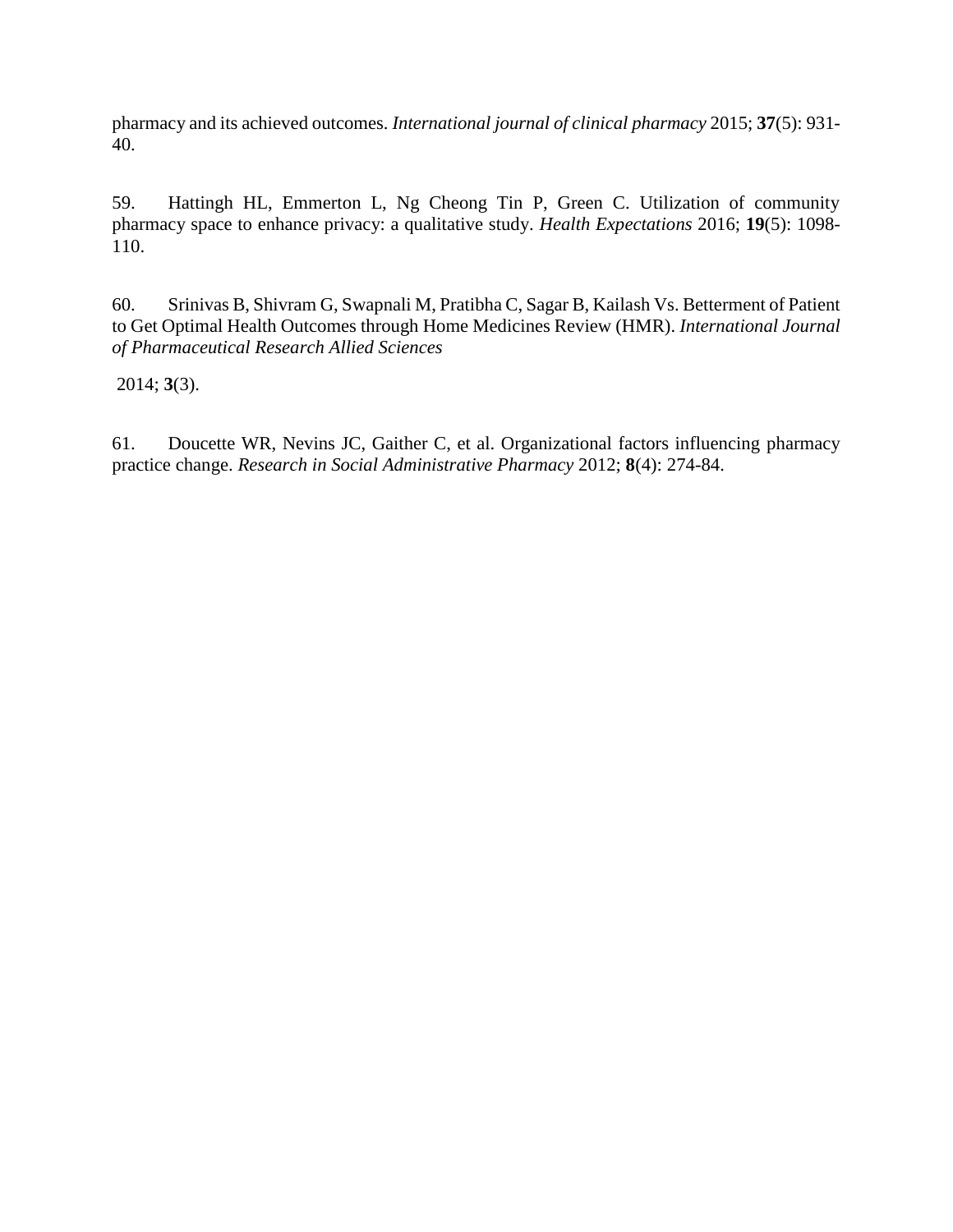# **Tables**

| <b>Characteristics</b>    | <b>Frequency (percentage)</b> |  |  |  |
|---------------------------|-------------------------------|--|--|--|
| Age (years)               |                               |  |  |  |
| $20 - 30$                 | 8(53.3)                       |  |  |  |
| $31 - 40$                 | 4(26.6)                       |  |  |  |
| >40                       | 3(20.0)                       |  |  |  |
| <b>Gender</b>             |                               |  |  |  |
| Male                      | 12(80.0)                      |  |  |  |
| Female                    | 3(20.0)                       |  |  |  |
| <b>Educational status</b> |                               |  |  |  |
| B. Pharmacy               | 5(33.3)                       |  |  |  |
| Pharm. D                  | 10(66.6)                      |  |  |  |
|                           |                               |  |  |  |
| <i>Experience (years)</i> |                               |  |  |  |
| $1-5$                     | 8(53.3)                       |  |  |  |
| $6 - 10$                  | 4(26.6)                       |  |  |  |
| >10                       | 3(20.0)                       |  |  |  |
| <b>Status in Pharmacy</b> |                               |  |  |  |
| Duty pharmacist           | 8(53.3)                       |  |  |  |
| Manager pharmacist        | 6(26.6)                       |  |  |  |
| Proprietor                | 1(6.6)                        |  |  |  |

# **Table 1: Demographic characteristics of community pharmacists (N=15)**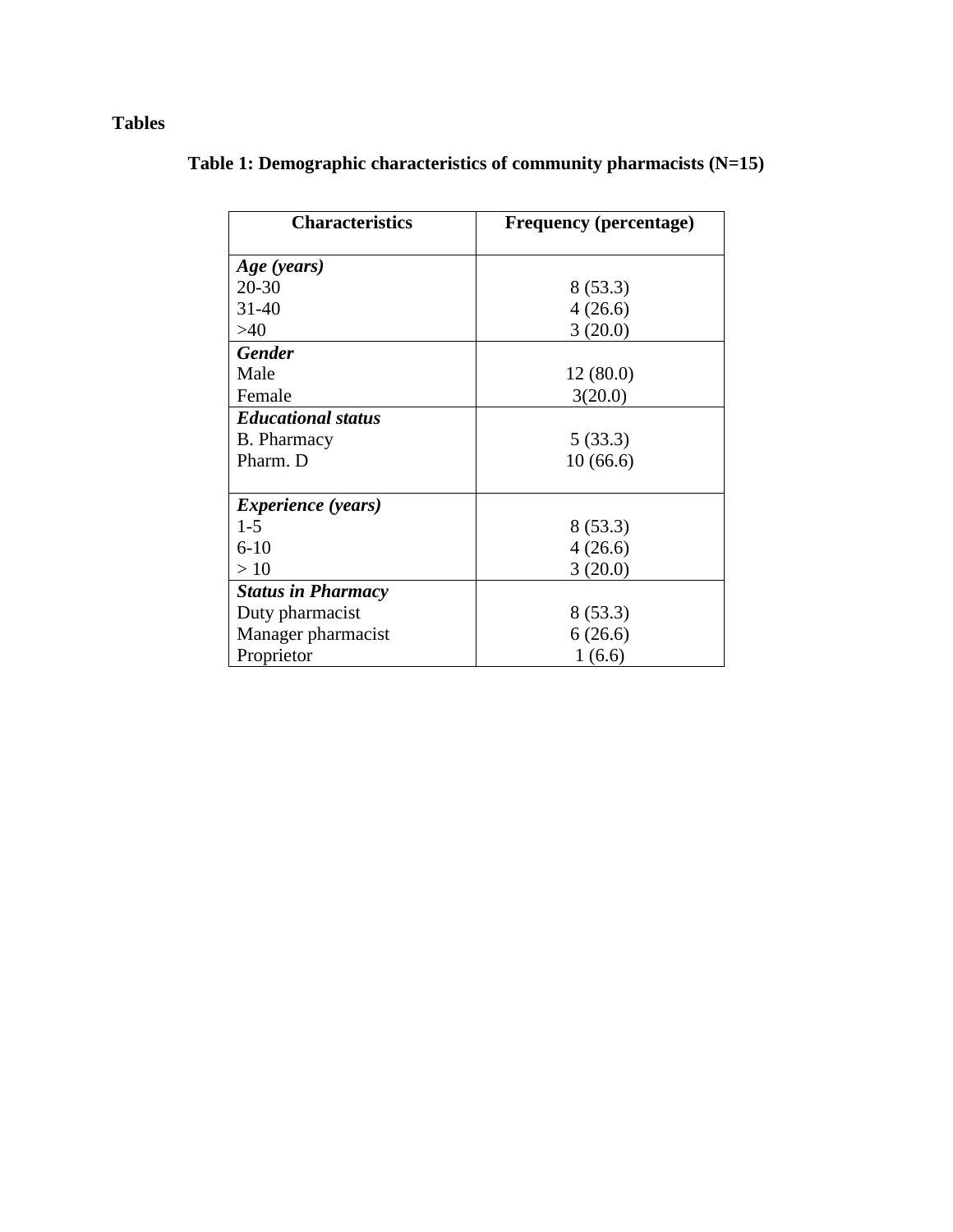| N <sub>0</sub>   | <b>Themes</b>                                                                  | Selected quotes from respondents                                                                                                                                                                                                                                                                                                                                                                                                                                      |
|------------------|--------------------------------------------------------------------------------|-----------------------------------------------------------------------------------------------------------------------------------------------------------------------------------------------------------------------------------------------------------------------------------------------------------------------------------------------------------------------------------------------------------------------------------------------------------------------|
| 1.               | Current practices and familiarity with<br><b>EPS</b>                           | "Yes, like the community pharmacy is practiced in the western world. The role of pharmacists beyond<br>the typical dispensing services is known as the extended pharmacy services and health care services"<br>(CPI)                                                                                                                                                                                                                                                  |
|                  |                                                                                | "Not as such but have a slight bit of idea about EPS, in fact we are going towards establishing this<br>in addition to typical purchasing, selling and dispending of the drugs" $(CP2)$                                                                                                                                                                                                                                                                               |
|                  |                                                                                | "It is quite new I mean the extended pharmacy servicesbut we are offering services as blood<br>pressure monitoring, blood sugar monitoring counseling services and some advice but more confined<br>to BP and sugarfor chronically ill patients we are providing services as when to take medicine?<br>How much medicine is required? And we advise some lifestyle changes to theminteracting with<br>patients help us to further improve the service standard" (CP4) |
| 2.               | Practice gap between Pakistan and<br>developed countries                       | "Well compared with the developed world there is a huge difference of practice. In my view, the<br>pharmacist competency is very important and there should be some specialization in specialized<br>areas, in developed countries the pharmacist has a well-established and recognized role as a<br>healthcare professional" (CP12)                                                                                                                                  |
|                  |                                                                                | "There is major difference between Pakistan and developed world here I think nobody in community<br>pharmacy has a mind set to promote general health or healthcare activities" (CP9)                                                                                                                                                                                                                                                                                 |
|                  |                                                                                | "In developed world the practice is more patient oriented. Pakistan is place far from that system<br>but I hope in future there would be betterment $(CP6)$                                                                                                                                                                                                                                                                                                           |
| 3.               | <b>Facilitators</b><br>and<br>preparedness<br>in<br>providing EPS to customers | "Yes I personally feel confident as a pharmacist dealing with the customers for their health issues<br>and this is based upon the time length of the experiencesometimes it is bothersome in a sense that<br>certain queries to be answered require some up to date information resources as internet etc." $(CP2)$                                                                                                                                                   |
|                  |                                                                                | "Yes I have confidence and pharmacists should have the skills to handle any issue relating to drugs<br>and patient's health" (CP9)                                                                                                                                                                                                                                                                                                                                    |
| $\overline{4}$ . | Barriers toward the implementation and<br>provision of EPS                     | "Limitations and barriers are the patients, lack of awareness and the physicians" (CP7)<br>"Poor salaries offered to pharmacists is a barrier in my opinion and there is no formal job<br>description for pharmacists working in community pharmacy this leads to insecurities in job for                                                                                                                                                                             |

### **Table 2: Response of community pharmacists about extended pharmacy services and practice change**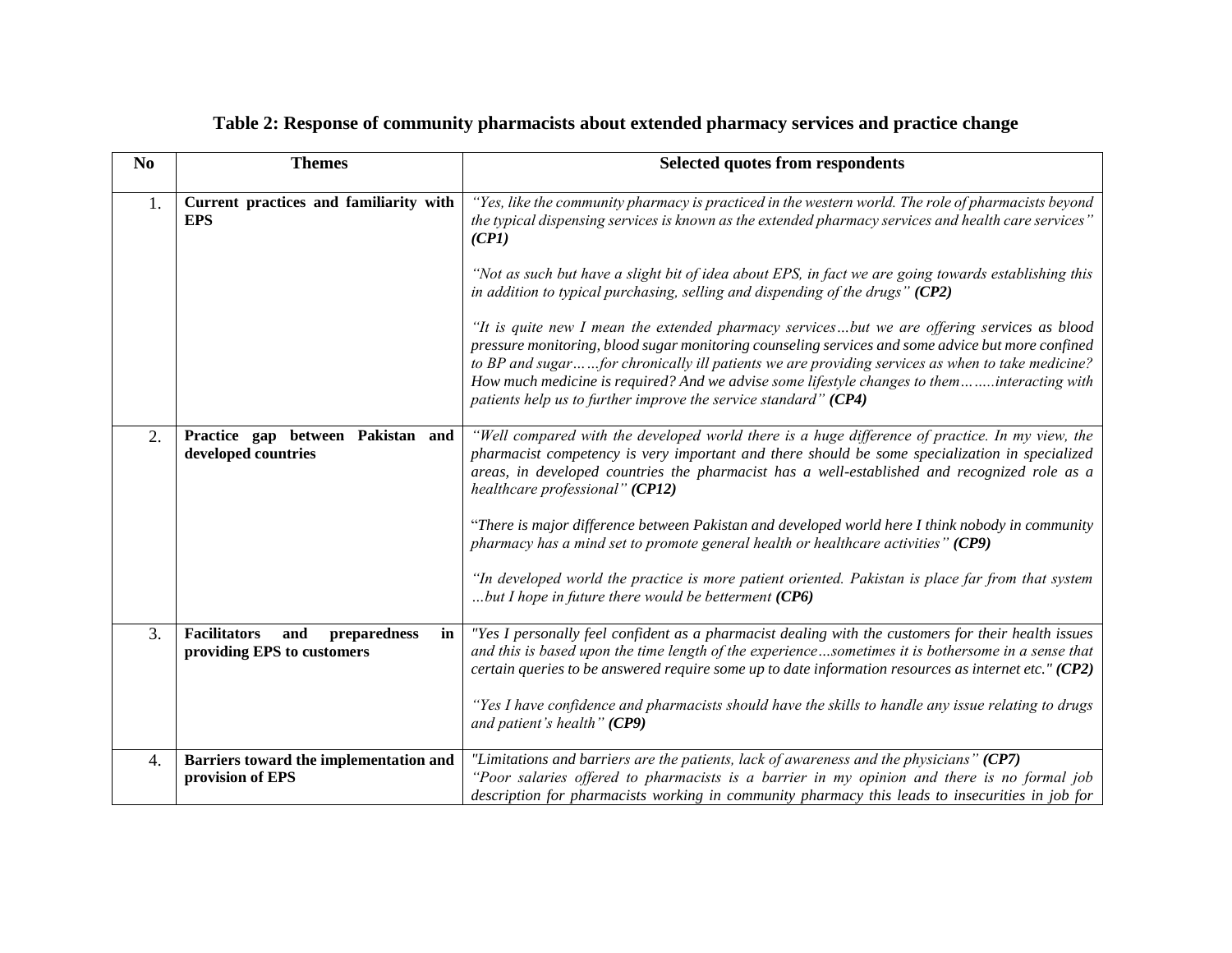| pharmacistsas a result the pharmacists rent their licenses out without their physical                 |
|-------------------------------------------------------------------------------------------------------|
| <i>presence</i> "( <b>CP8</b> )                                                                       |
| "Economic issues are main barrier because the owners don't pay handsome salaries to community $\vert$ |
| pharmacists, patients do not know pharmacists and physicians do not know much as well about           |
| <i>pharmacists' roles" (CP12)</i>                                                                     |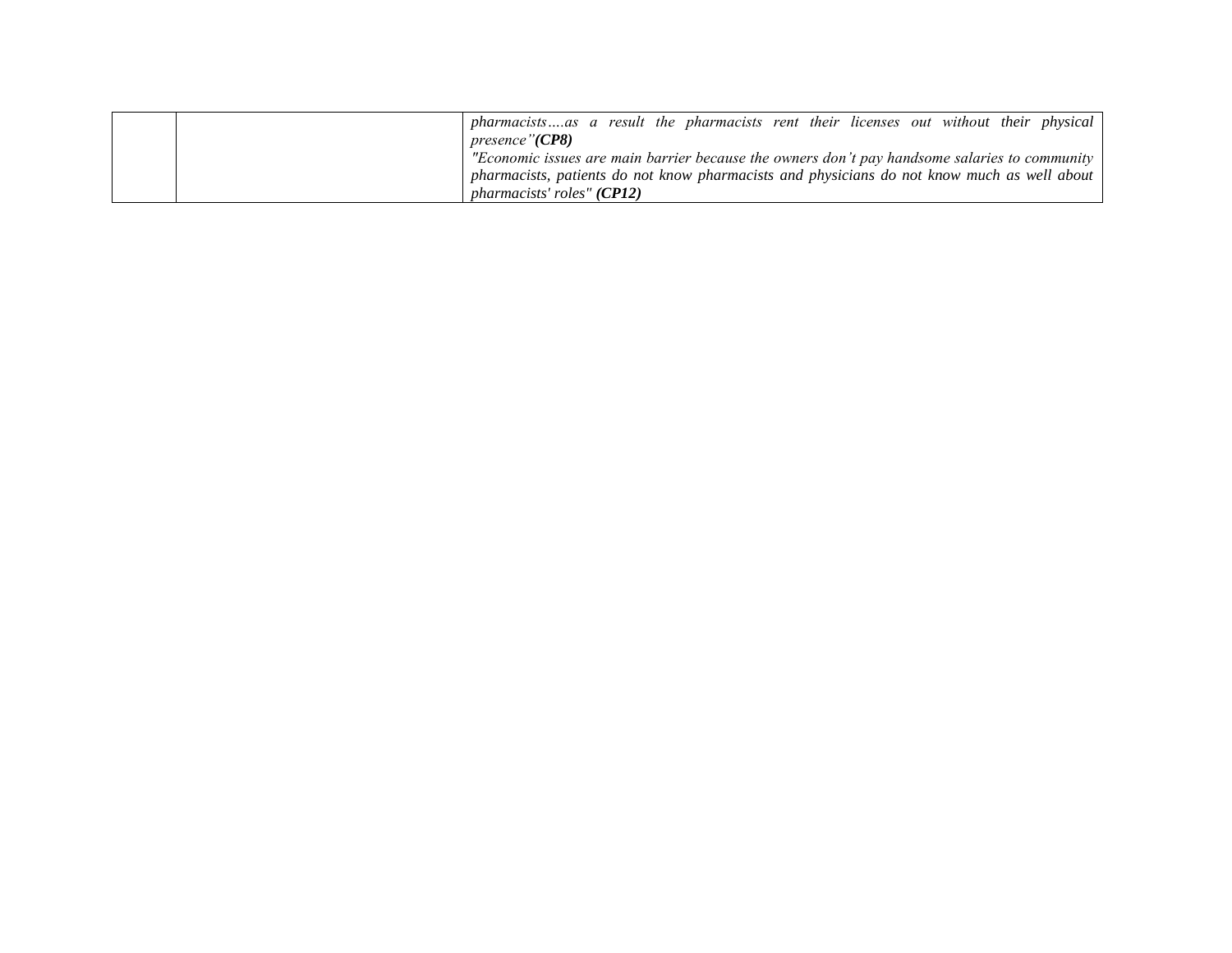| <b>Variables</b>                                                   | <b>Frequency</b> | Percentage |
|--------------------------------------------------------------------|------------------|------------|
|                                                                    | (n)              | (%)        |
| <b>Gender</b>                                                      |                  |            |
| Male                                                               | 199              | 82.2       |
| Female                                                             | 43               | 17.8       |
| Age (years) (Mean $\pm$ SD) = 27.58 $\pm$ 4.55                     |                  |            |
| 18-27                                                              | 148              | 61.2       |
| 28-37                                                              | 85               | 35.1       |
| >37                                                                | 9                | 3.7        |
| <b>Registration with council</b> (Mean $\pm$ SD) = 2.83 $\pm$ 0.47 |                  |            |
| 1980-1990                                                          | $\mathbf{2}$     | 0.8        |
| 1991-2000                                                          | $\overline{4}$   | 1.7        |
| 2001-2010                                                          | 27               | 11.2       |
| >2010                                                              | 209              | 86.4       |
| <b>Experience</b> $(3.04 \pm 3.36)$                                |                  |            |
| $1 - 5$                                                            | 219              | 90.5       |
| $6 - 10$                                                           | 14               | 5.8        |
| $11 - 15$                                                          | 5                | 2.1        |
| $>15$                                                              | $\overline{4}$   | 1.7        |
| <b>Current position</b>                                            |                  |            |
| <b>Manager Pharmacist</b>                                          | 37               | 15.7       |
| <b>Employee Pharmacist</b>                                         | 204              | 84.3       |
|                                                                    |                  |            |
| Type of owner                                                      |                  |            |
| Non-pharmacist                                                     | 135              | 55.8       |
| Pharmacist                                                         | 107              | 44.2       |
| <b>Type of pharmacy</b>                                            |                  |            |
| Single / independent                                               | 80               | 33.05      |
| Chain pharmacy                                                     | 162              | 66.9       |

**Table 3: Demographic characteristics of community pharmacists (CPs) in Lahore (N = 242)**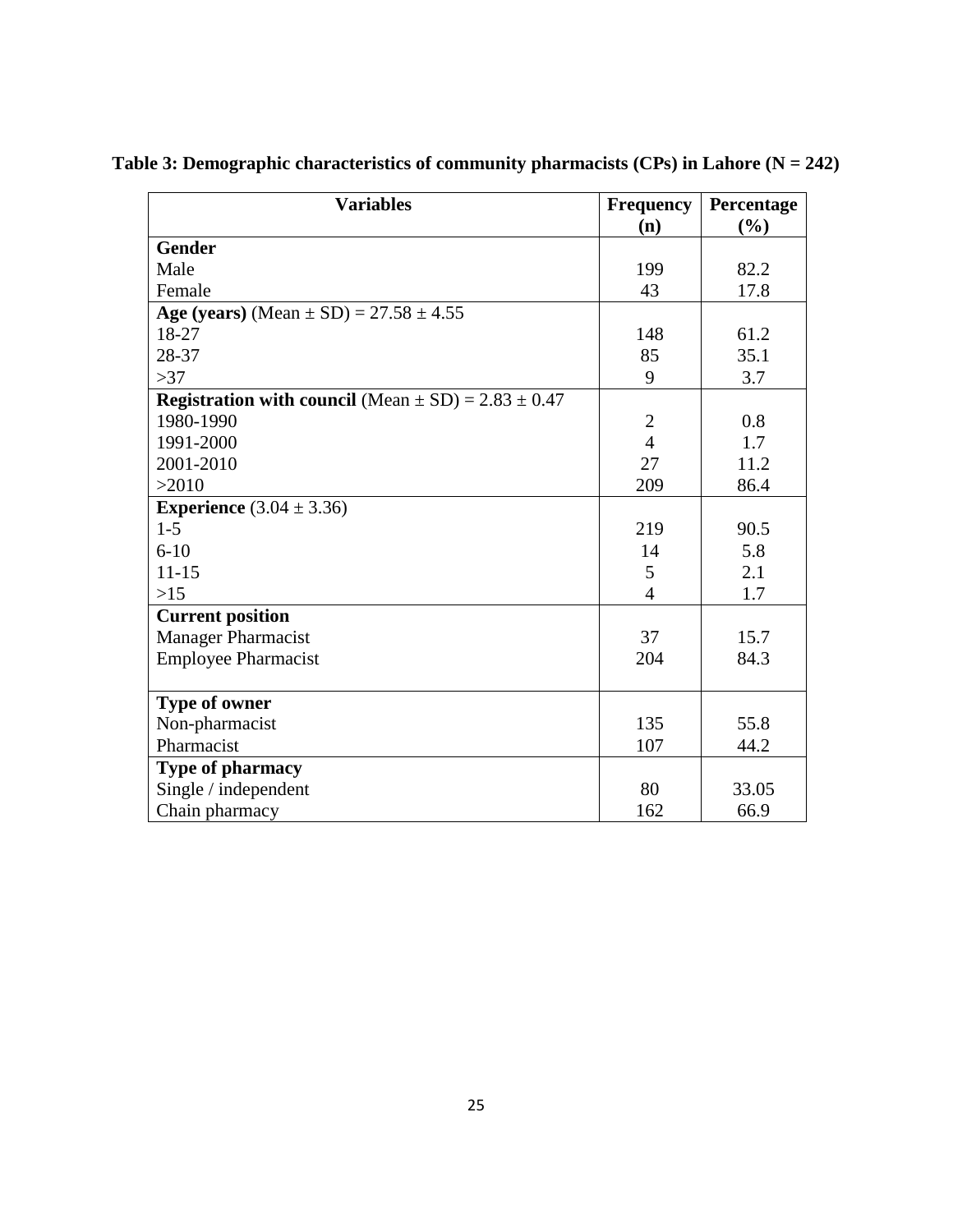| <b>Barriers</b>                                                             | <b>Strongly</b><br>disagree | <b>Disagree</b>  | <b>Neutral</b>   | Agree            | <b>Strongly agree</b><br>$\mathbf{n}(\%)$ |
|-----------------------------------------------------------------------------|-----------------------------|------------------|------------------|------------------|-------------------------------------------|
|                                                                             | $\mathbf{n}(\%)$            | $\mathbf{n}(\%)$ | $\mathbf{n}(\%)$ | $\mathbf{n}(\%)$ |                                           |
| Shortage of time for pharmacist                                             | 31(12.8)                    | 49(20.2)         | 57(23.6)         | 68 (28.1)        | 35(14.5)                                  |
| Shortage of pharmacists                                                     | 17(7)                       | 44 (18.2)        | 59 (24.4)        | 63(26.0)         | 58 (24.0)                                 |
| Customers won't pay                                                         | 19(7.9)                     | 28(11.6)         | 49 (20.2)        | 77(31.8)         | 69(28.5)                                  |
| Lack of appropriate knowledge / skills<br>by pharmacists                    | 29(12.0)                    | 45(18.6)         | 74 (30.6)        | 67(27.7)         | 27(11.2)                                  |
| It is not felt by pharmacists to be part<br>of their job                    | 33(13.6)                    | 56(23.1)         | 70 (28.9)        | 61(25.2)         | 22(9.1)                                   |
| There is no extra remuneration                                              | 9(3.7)                      | 21(8.7)          | 74 (30.6)        | 92 (38.0)        | 46(19.0)                                  |
| Would impair working relationship<br>with local GPs or other health workers | 14(5.8)                     | 26(10.7)         | 63(26.0)         | 103(42.6)        | 36(14.9)                                  |
| Lack of opportunity to meet with local<br>GPs or other health workers       | 10(4.1)                     | 17(7.0)          | 43 (17.8)        | 95 (39.3)        | 77(31.8)                                  |
| GPs do not recognize pharmacist's<br>skills in extended pharmacy services   | 12(5.0)                     | 6(2.5)           | 28 (11.6%)       | 70 (28.9%)       | $126(52.1\%)$                             |

# **Table 4: Barriers toward the extended pharmacy services**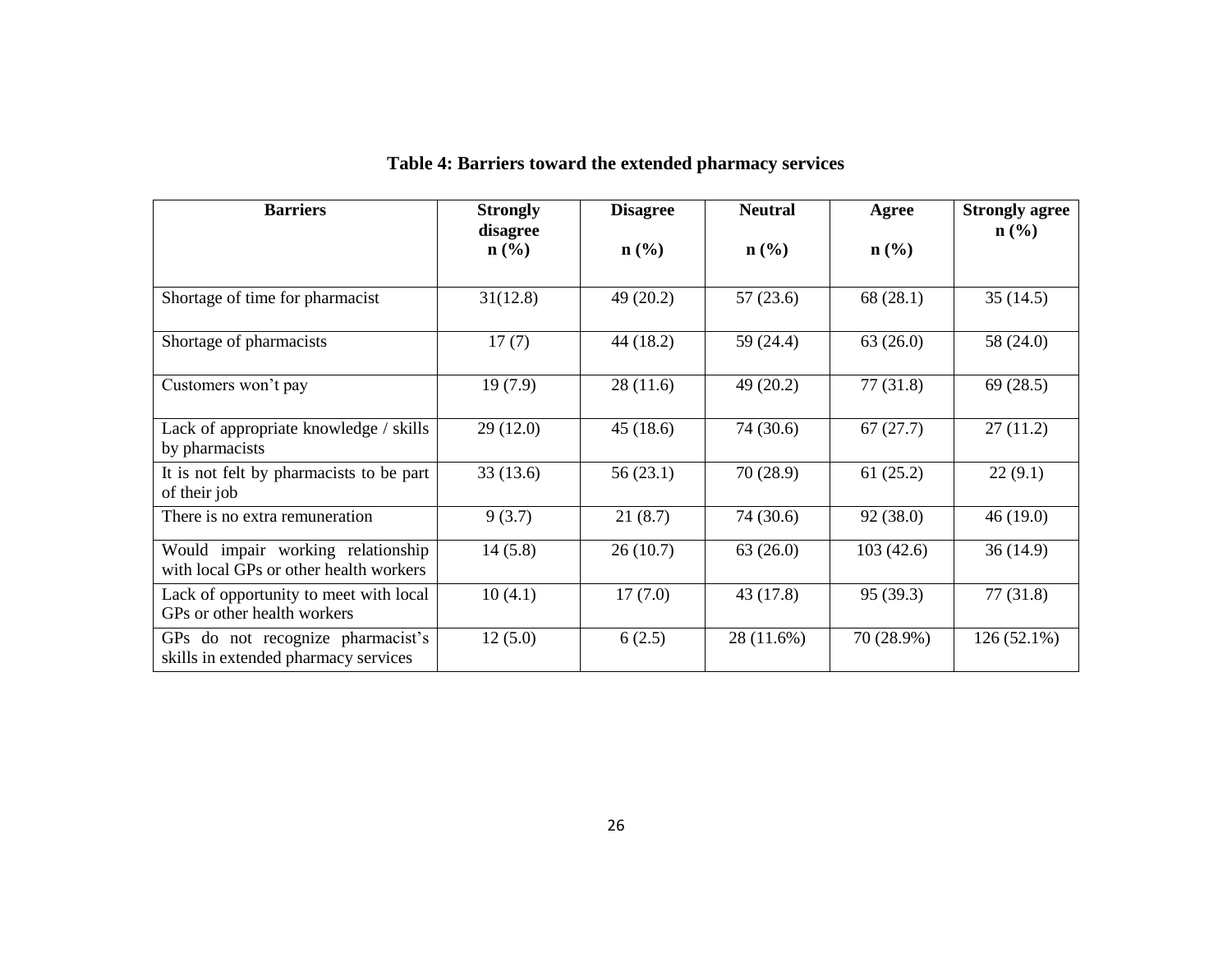| <b>Facilitators</b><br><b>Strongly</b><br>disagree |                             | <b>Neutral</b><br><b>Disagree</b> |                             | Agree     | <b>Strongly</b><br>agree |  |
|----------------------------------------------------|-----------------------------|-----------------------------------|-----------------------------|-----------|--------------------------|--|
|                                                    | $n\left(\frac{0}{0}\right)$ | $\mathbf{n}(\%)$                  | $n\left(\frac{0}{0}\right)$ | $n$ (%)   | $\mathbf{n}(\%)$         |  |
| Access to patient records                          | 18(7.4)                     | 22(9.1)                           | 44 (18.2)                   | 93 (38.6) | 64 (26.4)                |  |
| Designated closed counseling area                  | 16(6.6)                     | 19(7.9)                           | 44(18.2)                    | 83 (34.3) | 79 (32.6)                |  |
| Patient follow-up and record system                | 18(7.4)                     | 16(6.6)                           | 39(16.1)                    | 80(33.1)  | 88 (36.4)                |  |
| Accreditation for specific activity                | 11(4.5)                     | 23(9.5)                           | 62(25.6)                    | 77(31.8)  | 68 (28.2)                |  |
| Home medicine reviews                              | 20(8.3)                     | 15(6.2)                           | 70(28.9)                    | 75(31.0)  | 61(25.2)                 |  |